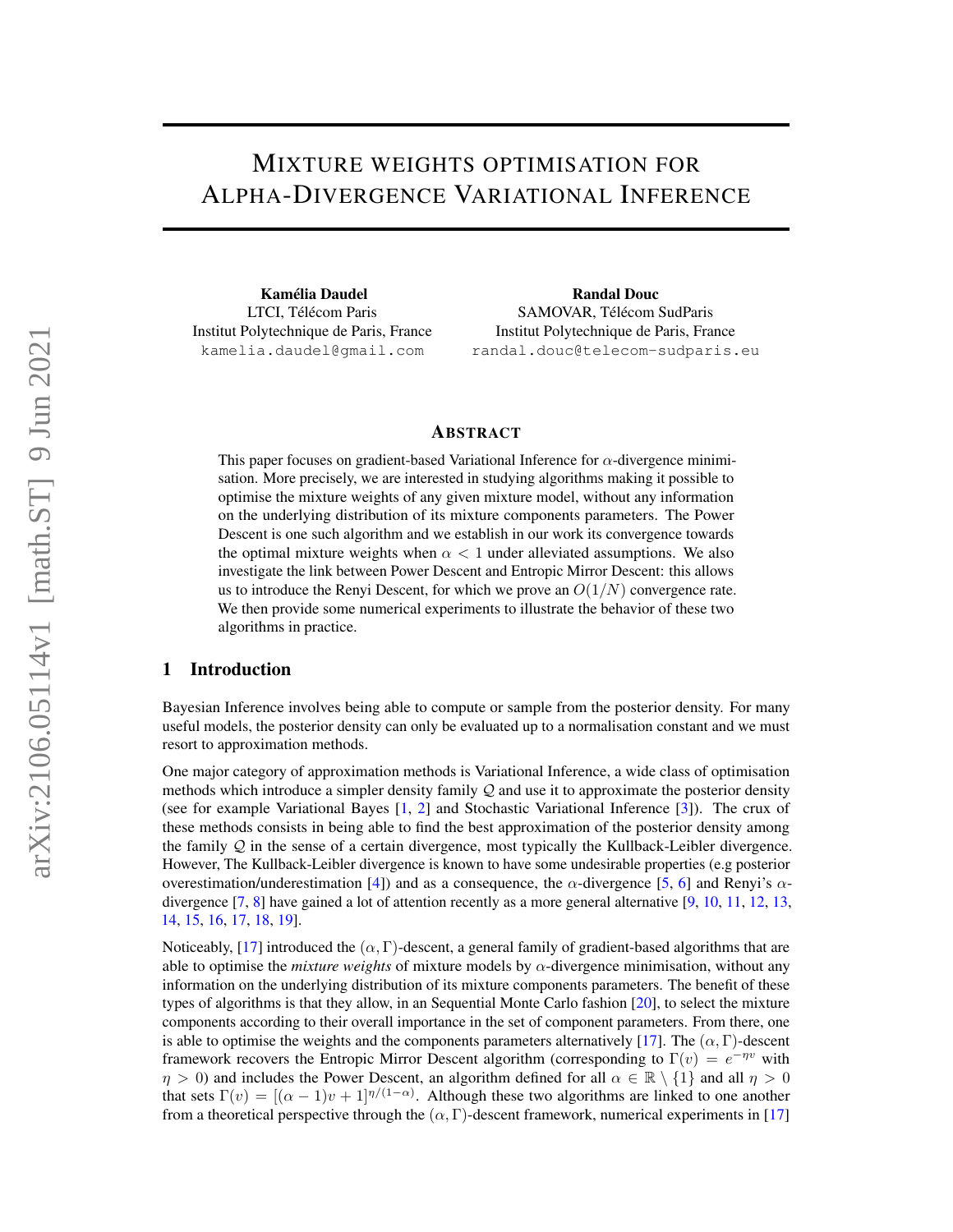showed that the Power Descent outperforms the Entropic Mirror Descent when  $\alpha < 1$  as the dimension increases.

Nonetheless, the global convergence of the Power Descent algorithm when  $\alpha < 1$ , as stated in [\[17\]](#page-10-7), is subjected to the condition that the limit exists. Furthermore, even though the convergence towards the global optimum is derived, there is no convergence rate available for the Power Descent when  $\alpha < 1$ . While there is no general rule yet on how to select the value of  $\alpha$  in practice, the case  $\alpha < 1$  has the advantage that it enforces a *mass-covering* property, as opposed to the *mode-seeking* property exhibited when  $\alpha \geq 1$  ([\[4\]](#page-9-3) and [\[17\]](#page-10-7)) and which often may lead to posterior variance underestimation. We are thus interested in studying Variational Inference methods for optimising the mixture weights of mixture models when  $\alpha < 1$ . After recalling the basics of the Power Descent algorithm in Section [2,](#page-1-0) we make the following contributions in the paper:

• In Section [3,](#page-3-0) we derive the full convergence proof of the Power Descent algorithm towards the optimal mixture weights when  $\alpha < 1$  (Theorem [2\)](#page-4-0).

• Since the  $\alpha$ -divergence becomes the traditional forward Kullback-Leibler when  $\alpha \to 1$ , we first bridge in Section [4](#page-5-0) the gap between the cases  $\alpha < 1$  and  $\alpha > 1$  of the Power Descent: we obtain that the Power Descent recovers an Entropic Mirror Descent performing forward Kullback-Leibler minimisation (Proposition [1\)](#page-5-1). We then keep on investigating the connections between the Power Descent and the Entropic Mirror Descent by considering first-order approximations. In doing so, we are able to go beyond the  $(\alpha, \Gamma)$ -descent framework and to introduce an algorithm closely-related to the Power Descent that we call the *Renyi Descent* and that is proved in Theorem [3](#page-6-0) to converge at an  $O(1/N)$  rate towards its optimum for all  $\alpha \in \mathbb{R}$ .

• Finally, we run some numerical experiments in Section [5](#page-7-0) to compare the behavior of the Power Descent and the Renyi Descent altogether, before discussing the potential benefits of one approach over the other.

#### <span id="page-1-0"></span>2 Background

We start by introducing some notation. Let  $(Y, Y, \nu)$  be a measured space, where  $\nu$  is a  $\sigma$ -finite measure on  $(Y, Y)$ . Assume that we have access to some observed variables  $\mathscr{D}$  generated from a probabilistic model  $p(\mathscr{D}|y)$  parameterised by a hidden random variable  $y \in Y$  that is drawn from a certain prior  $p_0(y)$ . The posterior density of the latent variable y given the data  $\mathscr D$  is then given by:

$$
p(y|\mathscr{D}) = \frac{p(y,\mathscr{D})}{p(\mathscr{D})} = \frac{p_0(y)p(\mathscr{D}|y)}{p(\mathscr{D})}
$$

,

where the normalisation constant  $p(\mathcal{D}) = \int_{\mathsf{Y}} p_0(y) p(\mathcal{D}|y) \nu(\mathrm{d}y)$  is called the *marginal likelihood* or *model evidence* and is oftentimes unknown.

To approximate the posterior density, the Power Descent considers a variational family Q that is large enough to contain mixture models and that we redefine now: letting  $(T, \mathcal{T})$  be a measurable space,  $K: (\theta, A) \mapsto \int_A k(\theta, y) \nu(\mathrm{d}y)$  be a Markov transition kernel on  $\mathsf{T} \times \mathcal{Y}$  with kernel density k defined on  $T \times Y$ , the Power Descent considers the following approximating family

$$
\left\{y\mapsto \int_{\mathsf{T}} \mu(\mathrm{d}\theta) k(\theta,y) \;:\; \mu\in \mathsf{M}\right\}\;,
$$

where M is a convenient subset of  $M_1(T)$ , the set of probability measures on  $(T, T)$ . This choice of approximating family extends the typical parametric family commonly-used in Variational Inference since it amounts to putting a prior over the parameter  $\theta$  (in the form of a measure) and does describe the class of mixture models when  $\mu$  is a weighted sum of Dirac measures.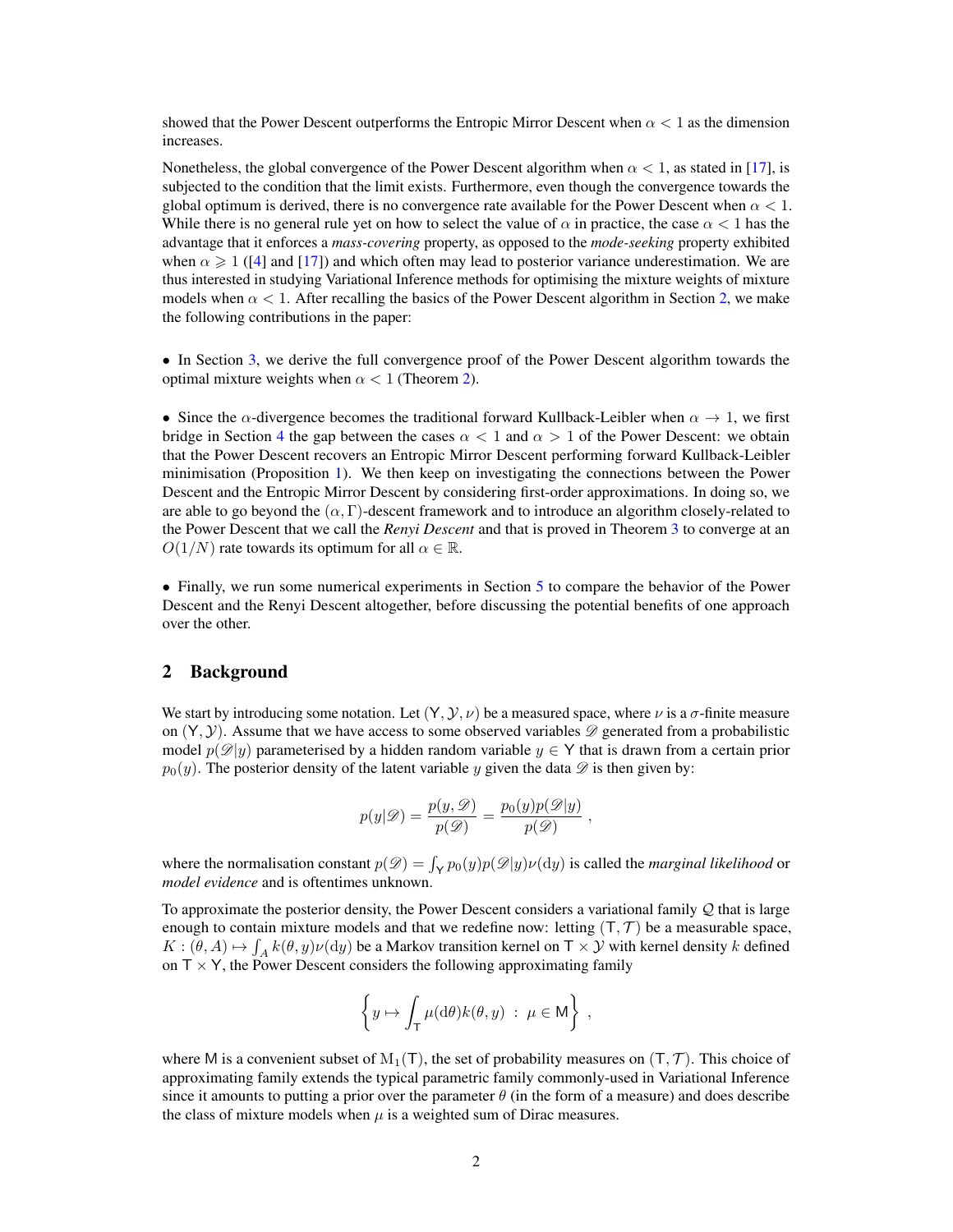**Problem statement** Denote by  $\mathbb P$  the probability measure on  $(Y, Y)$  with corresponding density  $p(\cdot | \mathscr{D})$  with respect to  $\nu$  and for all  $\mu \in M_1(\mathsf{T})$ , for all  $y \in \mathsf{Y}$ , denote  $\mu k(y) = \int_{\mathsf{T}} \mu(\mathrm{d}\theta) k(\theta, y)$ . Furthermore, given  $\alpha \in \mathbb{R}$ , let  $f_\alpha$  be the convex function on  $(0, +\infty)$  defined by  $f_0(u) = u-1-\log(u)$ ,  $f_1(u) = 1 - u + u \log(u)$  and  $f_\alpha(u) = \frac{1}{\alpha(\alpha-1)} [u^\alpha - 1 - \alpha(u-1)]$  for all  $\alpha \in \mathbb{R} \setminus \{0,1\}$ . Then, the  $\alpha$ -divergence between  $\mu K$  and  $\mathbb P$  (extended by continuity to the cases  $\alpha = 0$  and  $\alpha = 1$  as for example done in  $[21]$ ) is given by

$$
D_{\alpha}(\mu K || \mathbb{P}) = \int_{\mathsf{Y}} f_{\alpha}\left(\frac{\mu k(y)}{p(y|\mathscr{D})}\right) p(y|\mathscr{D}) \nu(\mathrm{d} y) ,
$$

and the goal of the Power Descent is to find

<span id="page-2-0"></span>
$$
\operatorname{arginf}_{\mu \in \mathsf{M}} D_{\alpha}(\mu K \|\mathbb{P}) \ . \tag{1}
$$

More generally, letting p be any measurable positive function on  $(Y, Y)$ , the Power Descent aims at solving

<span id="page-2-1"></span>
$$
\operatorname{arginf}_{\mu \in \mathsf{M}} \Psi_{\alpha}(\mu; p) , \qquad (2)
$$

where for all  $\mu \in M_1(\mathsf{T})$ ,  $\Psi_\alpha(\mu; p) = \int_{\mathsf{Y}} f_\alpha(\mu k(y)/p(y)) p(y) \nu(\mathrm{d}y)$ . The Variational Inference optimisation problem [\(1\)](#page-2-0) can then be seen as an instance of [\(2\)](#page-2-1) that is equivalent to optimising  $\Psi_{\alpha}(\mu; p)$ with  $p(y) = p(y, \mathcal{D})$  (see Appendix [A.1\)](#page-11-0). In the following, the dependency on p in  $\Psi_{\alpha}$  may be dropped throughout the paper for notational ease when no ambiguity occurs and we now present the Power Descent algorithm.

**The Power Descent algorithm.** The optimisation problem [\(2\)](#page-2-1) can be solved for all  $\alpha \in \mathbb{R} \setminus \{1\}$  by using the Power Descent algorithm introduced in [\[17\]](#page-10-7) : given an initial measure  $\mu_1 \in M_1(\mathsf{T})$  such that  $\Psi_{\alpha}(\mu_1) < \infty, \alpha \in \mathbb{R} \setminus \{1\}, \eta > 0$  and  $\kappa$  such that  $(\alpha - 1)\kappa \geq 0$ , the Power descent algorithm is an iterative scheme which builds the sequence of probability measures  $(\mu_n)_{n\in\mathbb{N}^*}$ 

<span id="page-2-4"></span>
$$
\mu_{n+1} = \mathcal{I}_{\alpha}(\mu_n) , \qquad n \in \mathbb{N}^* , \qquad (3)
$$

where for all  $\mu \in M_1(T)$  $\mu \in M_1(T)$  $\mu \in M_1(T)$ , the one-step transition  $\mu \mapsto \mathcal{I}_{\alpha}(\mu)$  is given by Algorithm 1 and where for all  $v \in \text{Dom}_{\alpha}$ ,  $\Gamma(v) = [(\alpha - 1)v + 1]^{\eta/(1-\alpha)}$  [and  $\text{Dom}_{\alpha}$  denotes an interval of R such that for all  $\theta \in \mathsf{T}$ , all  $\mu \in M_1(\mathsf{T})$ ,  $b_{\mu,\alpha}(\theta) + \kappa$  and  $\mu(b_{\mu,\alpha}) + \kappa \in \mathsf{Dom}_\alpha$ .

<span id="page-2-2"></span>**Algorithm 1:** *Power descent one-step transition*  $(\Gamma(v) = [(\alpha - 1)v + 1]^{\eta/(1-\alpha)})$ 

1. Expectation step :  $b_{\mu,\alpha}(\theta) = \int_{\mathsf{Y}}$  $k(\theta, y) f'_{\alpha}$  $\mu k(y)$  $p(y)$  $\bigg)$   $\nu(dy)$ 2. Iteration step:  $\mathcal{I}_{\alpha}(\mu)(d\theta) = \frac{\mu(d\theta) \cdot \Gamma(b_{\mu,\alpha}(\theta) + \kappa)}{\mu(\Gamma(b_{\mu,\alpha} + \kappa))}$ 

In this algorithm,  $b_{\mu,\alpha}$  can be understood as the gradient of  $\Psi_{\alpha}$ . Algorithm [1](#page-2-2) then consists in applying the transform function  $\Gamma$  to the translated gradient  $b_{\mu,\alpha} + \kappa$  and projecting back onto the space of probability measures.

A remarkable property of the Power Descent algorithm, which has been proven in [\[17\]](#page-10-7) (it is a special case of [\[17,](#page-10-7) Theorem 1] with  $\Gamma(v) = [(\alpha - 1)v + 1]^{\eta/(1 - \alpha)}$ , is that under [\(A1\)](#page-2-3) as defined below

<span id="page-2-3"></span>(A1) The density kernel k on T  $\times$  Y, the function p on Y and the  $\sigma$ -finite measure  $\nu$  on  $(Y, Y)$  satisfy, for all  $(\theta, y) \in T \times Y$ ,  $k(\theta, y) > 0$ ,  $p(y) > 0$  and  $\int_{Y} p(y) \nu(dy) < \infty$ .

the Power Descent ensures a monotonic decrease in the  $\alpha$ -divergence at each step for all  $\eta \in (0,1]$  (this result is recalled in Theorem [4](#page-11-1) of Appendix [A.2](#page-11-2) for the sake of completeness). Under the additional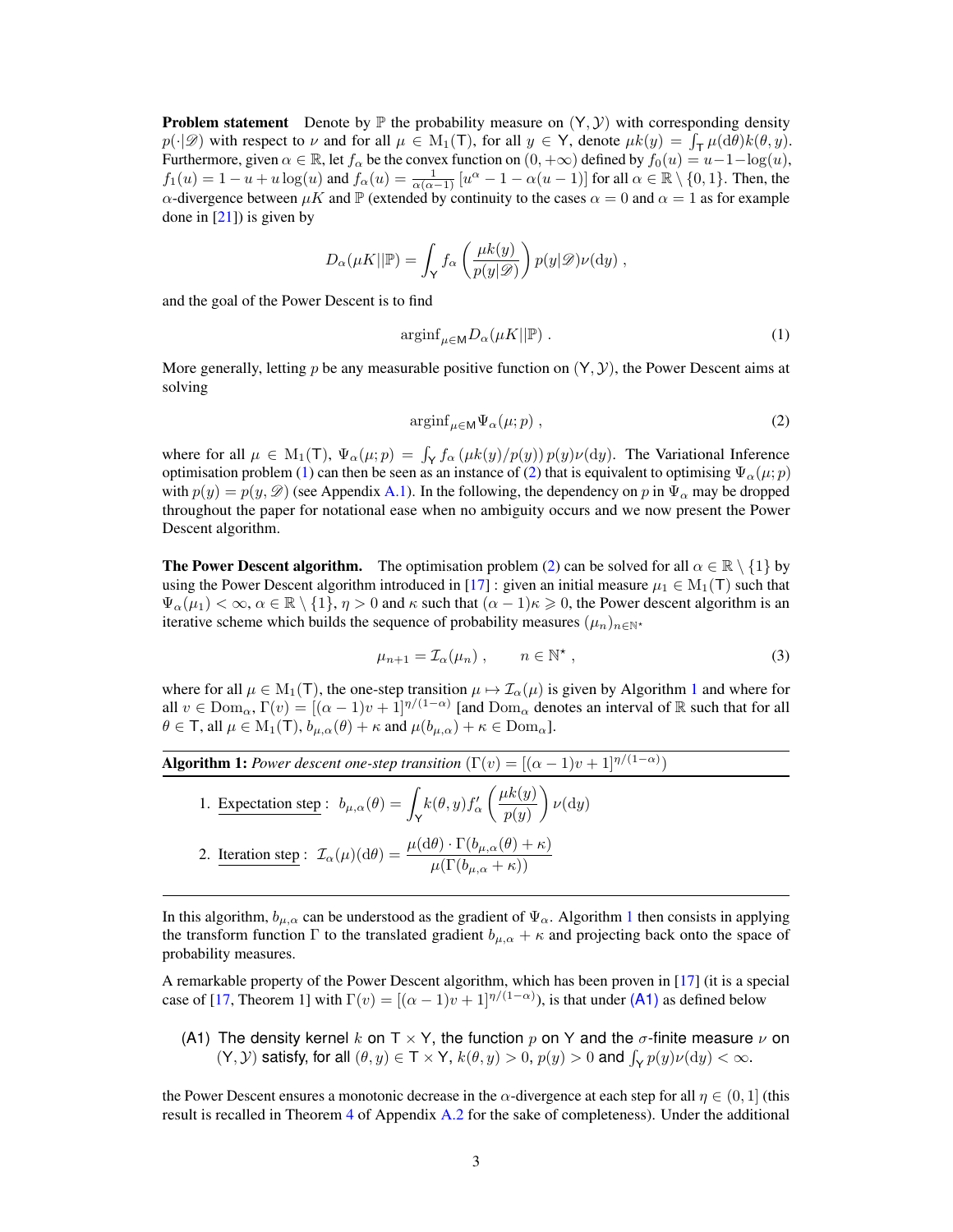assumptions that  $\kappa > 0$  and

<span id="page-3-3"></span>
$$
\sup_{\theta \in \mathsf{T}, \mu \in \mathcal{M}_1(\mathsf{T})} |b_{\mu,\alpha}| < \infty \quad \text{and} \quad \Psi_\alpha(\mu_1) < \infty \;, \tag{4}
$$

the Power Descent is also known to converge towards its optimal value at an  $O(1/N)$  rate when  $\alpha > 1$ [\[17,](#page-10-7) Theorem 3]. On the other hand, when  $\alpha < 1$ , the convergence towards the optimum as written in [\[17\]](#page-10-7) holds under different assumptions including

<span id="page-3-2"></span>(A2) (i) T is a compact metric space and T is the associated Borel  $\sigma$ -field; (ii) for all  $y \in Y$ ,  $\theta \mapsto k(\theta, y)$  is continuous;

(iii) we have 
$$
\int_{\mathsf{Y}} \sup_{\theta \in \mathsf{T}} k(\theta, y) \times \sup_{\theta' \in \mathsf{T}} \left( \frac{k(\theta', y)}{p(y)} \right)^{\alpha - 1} \nu(\mathrm{d}y) < \infty.
$$
  
If  $\alpha = 0$ , assume in addition that  $\int_{\mathsf{Y}} \sup_{\theta \in \mathsf{T}} \left| \log \left( \frac{k(\theta, y)}{p(y)} \right) \middle| p(y) \nu(\mathrm{d}y) < \infty.$ 

so that [\[17,](#page-10-7) Theorem 4], that is recalled below under the form of Theorem [1,](#page-3-1) states the convergence of the Power Descent algorithm towards the global optimum.

<span id="page-3-1"></span>**Theorem 1** ([\[17,](#page-10-7) Theorem 4]). Assume [\(A1\)](#page-2-3) and [\(A2\)](#page-3-2). Let  $\alpha < 1$  and let  $\kappa \leq 0$ . Then, for all  $\mu \in M_1(T)$ ,  $\Psi_\alpha(\mu) < \infty$  and any  $\eta > 0$  satisfies  $0 < \mu(\Gamma(b_{\mu,\alpha} + \kappa)) < \infty$ . Further assume that  $\eta \in (0,1]$  *and that there exist*  $\mu_1, \mu^* \in M_1(\mathsf{T})$  *such that the (well-defined) sequence*  $(\mu_n)_{n \in \mathbb{N}^*}$  *defined by* [\(3\)](#page-2-4) weakly converges to  $\mu^*$  as  $n \to \infty$ . Finally, denote by  $M_{1,\mu_1}(\mathsf{T})$  the set of probability measures *dominated by*  $\mu_1$ *. Then the following assertions hold* 

- *(i)*  $(\Psi_{\alpha}(\mu_n))_{n\in\mathbb{N}^*}$  *is nonincreasing,*
- *(ii)*  $\mu^*$  *is a fixed point of*  $\mathcal{I}_{\alpha}$ *,*
- <span id="page-3-5"></span>(*iii*)  $\Psi_{\alpha}(\mu^*) = \inf_{\zeta \in M_{1,\mu_1}(T)} \Psi_{\alpha}(\zeta)$ .

The above result assumes there must exist  $\mu_1, \mu^* \in M_1(T)$  such that the sequence  $(\mu_n)_{n \in \mathbb{N}^*}$  defined by [\(3\)](#page-2-4) weakly converges to  $\mu^*$  as  $n \to \infty$ , that is it assumes the limit already exists. Our first contribution consists in showing that this assumption can be alleviated when  $\mu$  is chosen a weighted sum of Dirac measures, that is when we seek to perform mixture weights optimisation by  $\alpha$ -divergence minimisation.

#### <span id="page-3-0"></span>3 Convergence of the Power Descent algorithm in the mixture case

Before we state our convergence result, let us first make two comments on the assumptions from Theorem [1](#page-3-1) that shall be retained in our upcoming convergence result.

A first comment is that [\(A1\)](#page-2-3) is mild since the assumption that  $p(y) > 0$  for all  $y \in Y$  can be discarded and is kept for convenience [\[17,](#page-10-7) Remark 4]. A second comment is that  $(A2)$  is also mild and covers [\(4\)](#page-3-3) as it amounts to assuming that  $b_{\mu,\alpha}(\theta)$  and  $\Psi_{\alpha}(\mu)$  are uniformly bounded with respect to  $\mu$  and  $\theta$ . To see this, we give below an example for which  $(A2)$  is satisfied.

<span id="page-3-4"></span>**Example 1.** *Consider the case*  $Y = \mathbb{R}^d$  *with*  $\alpha \in [0,1)$ *. Let*  $r > 0$  *and let*  $T = \mathcal{B}(0,r) \subset \mathbb{R}^d$ *. Furtheremore, let* K<sup>h</sup> *be a Gaussian transition kernel with bandwidth* h *and denote by* k<sup>h</sup> *its associated kernel density. Finally, let* p *be a mixture density of two* d*-dimensional Gaussian distributions multiplied* by a positive constant  $c$  such that  $p(y) = c \times [0.5\mathcal{N}(y;\theta_1^*, \bm{I_d}) + 0.5\mathcal{N}(y;\theta_2^*, \bm{I_d})]$  for all  $y \in \mathsf{Y}$  where  $\theta_1^*, \theta_2^* \in \mathsf{T}$  and  $\mathbf{I}_d$  is the identity matrix. Then,  $(A2)$  holds (see Appendix [B.1\)](#page-12-0).

Next, we introduce some notation that are specific to the case of mixture models we aim at studying in this section. Given  $J \in \mathbb{N}^*$ , we introduce the simplex of  $\mathbb{R}^J$ :

$$
S_J = \left\{ \lambda = (\lambda_1, \dots, \lambda_J) \in \mathbb{R}^J : \forall j \in \{1, \dots, J\}, \lambda_j \geqslant 0 \text{ and } \sum_{j=1}^J \lambda_j = 1 \right\}
$$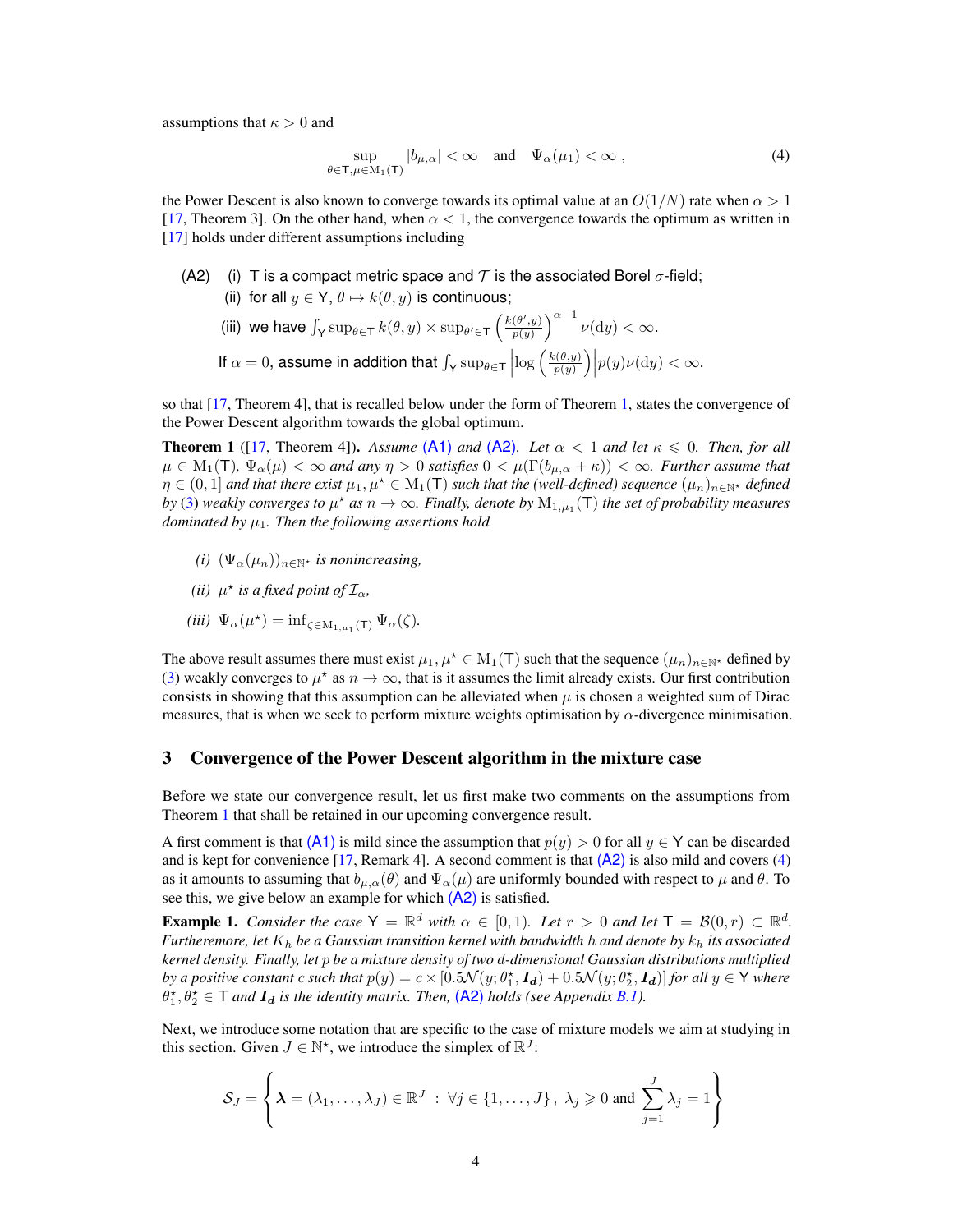and we also define  $S_J^+ = \{ \lambda \in S_J : \forall j \in \{1, ..., J\}$ ,  $\lambda_j > 0 \}$ . We let  $\Theta = (\theta_1, ..., \theta_J) \in \mathsf{T}^J$  be fixed and for all  $\lambda \in \mathcal{S}_J$ , we define  $\mu_{\lambda,\Theta} \in M_1(\mathsf{T})$  by  $\mu_{\lambda,\Theta} = \sum_{j=1}^J \lambda_j \delta_{\theta_j}$ .

Consequently,  $\mu_{\lambda,\Theta}k(y) = \sum_{j=1}^{J} \lambda_j k(\theta_j, y)$  corresponds to a mixture model and if we let  $(\mu_n)_{n \in \mathbb{N}^*}$ be defined by  $\mu_1 = \mu_{\lambda, \Theta}$  and [\(3\)](#page-2-4), an immediate induction yields that for every  $n \in \mathbb{N}^*$ ,  $\mu_n$  can be expressed as  $\mu_n = \sum_{j=1}^J \lambda_{j,n} \delta_{\theta_j}$  where  $\lambda_n = (\lambda_{1,n}, \dots, \lambda_{J,n}) \in S_J$  satisfies the initialisation  $\lambda_1 = \lambda$  and the update formula:

<span id="page-4-2"></span>
$$
\lambda_{n+1} = \mathcal{I}_{\alpha}^{\text{mixt}}(\lambda_n) , n \in \mathbb{N}^*,
$$
 (5)

where for all  $\lambda \in S_I$ ,

$$
\mathcal{I}_{\alpha}^{\text{mixt}}(\boldsymbol{\lambda}) := \left( \frac{\lambda_j \Gamma(b_{\mu_{\boldsymbol{\lambda},\boldsymbol{\Theta}},\alpha}(\theta_j) + \kappa)}{\sum_{\ell=1}^J \lambda_\ell \Gamma(b_{\mu_{\boldsymbol{\lambda},\boldsymbol{\Theta}},\alpha}(\theta_\ell) + \kappa)} \right)_{1 \leqslant j \leqslant J}
$$

with  $\Gamma(v) = [(\alpha - 1)v + 1]^{\frac{\eta}{1-\alpha}}$  for all  $v \in \text{Dom}_{\alpha}$ . Finally, let us rewrite [\(A2\)](#page-3-2) in the simplified case where  $\mu$  is a sum of Dirac measures, which gives  $(A3)$  below.

<span id="page-4-1"></span>(A3) (i) For all 
$$
y \in \mathsf{Y}
$$
,  $\theta \mapsto k(\theta, y)$  is continuous;

\n(ii) we have  $\int_{\mathsf{Y}} \max_{1 \leqslant j \leqslant J} k(\theta_j, y) \times \max_{1 \leqslant j' \leqslant J} \left( \frac{k(\theta_j, y)}{p(y)} \right)^{\alpha - 1} \nu(\mathrm{d}y) < \infty.$ 

\nIf  $\alpha = 0$ , we assume in addition that  $\int_{\mathsf{Y}} \max_{1 \leqslant j \leqslant J} \left| \log \left( \frac{k(\theta_j, y)}{p(y)} \right) \right| p(y) \nu(\mathrm{d}y) < \infty.$ 

We then have the following theorem, which establishes the full proof of the global convergence towards the optimum for the mixture weights when  $\alpha < 1$ .

<span id="page-4-0"></span>**Theorem 2.** Assume [\(A1\)](#page-2-3) and [\(A3\)](#page-4-1). Let  $\alpha < 1$ , let  $\Theta = (\theta_1, \dots, \theta_J) \in \mathsf{T}^J$  be fixed and let  $\kappa$  be such *that*  $\kappa \leq 0$ *. Then for all*  $\lambda \in S_J$ ,  $\Psi_\alpha(\mu_{\lambda,\Theta}) < \infty$  *and for any*  $\eta > 0$  *the sequence*  $(\lambda_n)_{n \in \mathbb{N}^*}$  *defined by*  $\lambda_1 \in S_J$  *and* [\(5\)](#page-4-2) *is well-defined. If in addition*  $(\lambda_1, \eta) \in S_J^+ \times (0, 1]$  *and*  $\{K(\theta_1, \cdot), \dots, K(\theta_J, \cdot)\}$ *are linearly independent, then*

- *(i)*  $(\Psi_{\alpha}(\mu_{\lambda_n,\Theta}))_{n\in\mathbb{N}^*}$  *is nonincreasing,*
- *(ii)* the sequence  $(\bm{\lambda}_n)_{n\in\mathbb{N}^\star}$  converges to some  $\bm{\lambda}_\star\in\mathcal{S}_J$  which is a fixed point of  $\mathcal{I}^{\rm mixt}_\alpha$ ,
- $(iii) \ \Psi_{\alpha}(\mu_{\lambda_{\star},\Theta}) = \inf_{\lambda' \in \mathcal{S}_J} \Psi_{\alpha}(\mu_{\lambda',\Theta}).$

The proof of this result builds on Theorem [1](#page-3-1) and Theorem [4](#page-11-1) and is deferred to Appendix [B.2.](#page-13-0) Notice that since  $\Psi_{\alpha}$  depends on  $\lambda$  through  $\mu_{\lambda,\Theta}K$  in Theorem [2,](#page-4-0) an identifiably condition was to be expected in order to achieve the convergence of the sequence  $(\lambda_n)_{n\in\mathbb{N}^*}$ . Following Example [1,](#page-3-4) this identifiably condition notably holds for  $J \le d$  under the assumption that the  $\theta_1, ..., \theta_J$  are full-rank.

We thus have the convergence of the Power Descent under less stringent conditions when  $\alpha < 1$  and when we consider the particular case of mixture models. This algorithm can easily become feasible for any choice of kernel K by resorting to an unbiased estimator of  $(b_{\mu_{\lambda_n,\Theta},\alpha}(\theta_j))_{1\leqslant j\leqslant J}$  in the update formula [\(5\)](#page-4-2) (see Algorithm [3](#page-15-0) of Appendix [B.3\)](#page-15-1).

Nevertheless, contrary to the case  $\alpha > 1$  we still do not have a convergence rate for the Power Descent when  $\alpha$  < 1. Furthermore, the important case  $\alpha \to 1$ , which corresponds to performing forward Kullback-Leibler minimisation, is not covered by the Power Descent algorithm. In the next section, we extend the Power Descent to the case  $\alpha = 1$ . As we shall see, this will lead us to investigate the connections between the Power Descent and the Entropic Mirror Descent beyond the  $(\alpha, \Gamma)$ -descent framework. As a result, we will introduce a novel algorithm closely-related to the Power Descent that yields an  $O(1/N)$  convergence rate when  $\mu = \mu_{\lambda,\Theta}$  and  $\alpha < 1$  (and more generally when  $\mu \in M_1(T)$ and  $\alpha \in \mathbb{R}$ ).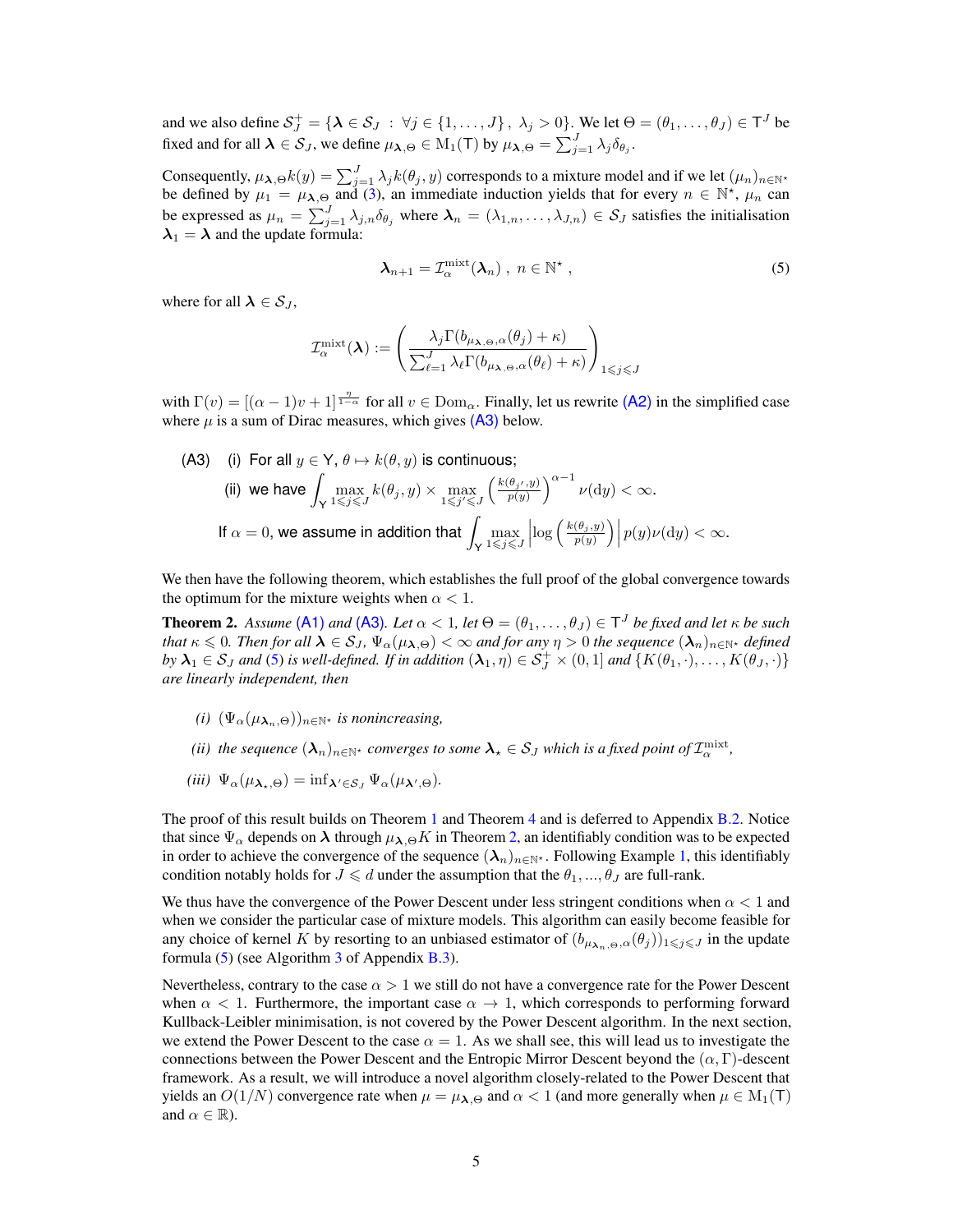### <span id="page-5-0"></span>4 Power Descent and Entropic Mirror Descent

Recall from Section [2](#page-1-0) that the Power Descent is defined for all  $\alpha \in \mathbb{R} \setminus \{1\}$ . In this section, we first establish in Proposition [1](#page-5-1) that the Power Descent can be extended to the case  $\alpha = 1$  and that we recover an Entropic Mirror Descent, showing that a deeper connection runs between the two approaches beyond the one identified by the  $(\alpha, \Gamma)$ -descent framework. This result relies on typical convergence and differentiability assumptions summarised in  $(D1)$  and which are deferred to Appendix [C.1,](#page-15-2) alongside with the proof of Proposition [1.](#page-5-1)

<span id="page-5-1"></span>**Proposition 1** (Limiting case  $\alpha \to 1$ ). *Assume* [\(A1\)](#page-2-3) *and* [\(D1\)](#page-16-0)*. Then, for all continuous and bounded real-valued functions* h *on* T*, we have that*

$$
\lim_{\alpha \to 1} [\mathcal{I}_{\alpha}(\mu)](h) = [\mathcal{I}_{1}(\mu)](h) ,
$$

*where for all*  $\mu \in M_1(T)$  *and all*  $\theta \in T$ *, we have set* 

$$
\mathcal{I}_1(\mu)(d\theta) = \frac{\mu(d\theta)e^{-\eta b_{\mu,1}(\theta)}}{\mu(e^{-\eta b_{\mu,1}})} \quad \text{and} \quad b_{\mu,1}(\theta) = \int_{\mathsf{Y}} k(\theta, y) \log\left(\frac{\mu k(y)}{p(y)}\right) \nu(\mathrm{d}y) \,. \tag{6}
$$

Here, we recognise the one-step transition associated to the Entropic Mirror Descent applied to  $\Psi_1$ . This algorithm is a special case of [\[17\]](#page-10-7) with  $\Gamma(v) = e^{-\eta v}$  and  $\alpha = 1$  and as such, it is known to lead to a systematic decrease in the forward Kullback-Leibler divergence and to enjoy an  $O(1/N)$  convergence rate under the assumptions that [\(4\)](#page-3-3) holds and  $\eta \in (0,1)$  [\[17,](#page-10-7) Theorem 3].

We have thus obtained that the Power Descent coincides exactly with the Entropic Mirror Descent applied to  $\Psi_1$  when  $\alpha = 1$  and we now focus on understanding the links between Power Descent and Entropic Mirror Descent when  $\alpha \in \mathbb{R} \setminus \{1\}$ . For this purpose, let  $\kappa$  be such that  $(\alpha - 1)\kappa \geq 0$  and let us study first-order approximations of the Power Descent and the Entropic Mirror Descent applied to  $\Psi_{\alpha}$  when  $b_{\mu_n,\alpha}(\theta) \approx \mu_n(b_{\mu_n,\alpha})$  for all  $\theta \in \mathsf{T}$ .

Letting  $\eta > 0$ , we have that the update formula for the Power Descent is given by

$$
\mu_{n+1}(\mathrm{d}\theta) = \frac{\mu_n(\mathrm{d}\theta) \left[ (\alpha - 1)(b_{\mu_n,\alpha}(\theta) + \kappa) + 1 \right]^{\frac{\eta}{1-\alpha}}}{\mu_n(\left[ (\alpha - 1)(b_{\mu_n,\alpha} + \kappa) + 1 \right]^{\frac{\eta}{1-\alpha}})}, \quad n \in \mathbb{N}^*.
$$

Now using the first order approximation  $u^{\frac{\eta}{1-\alpha}} \approx v^{\frac{\eta}{1-\alpha}} - \frac{\eta}{\alpha-1}v^{\frac{\eta}{1-\alpha}-1}(u-v)$  with  $u =$  $\frac{(\alpha-1)(b_{\mu_n,\alpha}(\theta)+\kappa)+1}{(\alpha-1)(\mu(b_{\mu_n,\alpha})+\kappa)+1}$  and  $v=1$ , we can deduce the following approximated update formula

$$
\mu_{n+1}(\mathrm{d}\theta) = \mu_n(\mathrm{d}\theta) \left[ 1 - \frac{\eta}{\alpha - 1} \frac{b_{\mu_n,\alpha}(\theta) - \mu_n(b_{\mu_n,\alpha})}{\mu_n(b_{\mu_n,\alpha}) + \kappa + 1/(\alpha - 1)} \right], \quad n \in \mathbb{N}^\star
$$

Letting  $\eta' > 0$ , the update formula for the Entropic Mirror Descent applied to  $\Psi_{\alpha}$  can be written as

$$
\mu_{n+1}(\mathrm{d}\theta) = \frac{\mu_n(\mathrm{d}\theta)\exp\left[-\eta'(b_{\mu_n,\alpha}(\theta)+\kappa)\right]}{\mu_n(\exp\left[-\eta'(b_{\mu_n,\alpha}+\kappa)\right])}, \quad n \in \mathbb{N}^\star,
$$
\n(7)

<span id="page-5-3"></span><span id="page-5-2"></span>.

and we obtain in a similar fashion that an approximated version of this iterative scheme is

$$
\mu_{n+1}(\mathrm{d}\theta) = \mu_n(\mathrm{d}\theta) \left[1 - \eta' \left(b_{\mu_n,\alpha}(\theta) - \mu_n(b_{\mu_n,\alpha})\right)\right] , \quad n \in \mathbb{N}^* .
$$

Thus, for the two approximated formulas above to coincide, we need to set  $\eta'$  =  $\eta$  [( $\alpha - 1$ )( $\mu_n(b_{\mu_n,\alpha}) + \kappa$ ) + 1]<sup>-1</sup>. Now coming back to [\(7\)](#page-5-2), we see that this leads us to consider the update formula given by

$$
\mu_{n+1}(\mathrm{d}\theta) = \frac{\mu_n(\mathrm{d}\theta)\exp\left[-\eta \frac{b_{\mu_n,\alpha}(\theta)}{(\alpha-1)(\mu_n(b_{\mu_n,\alpha})+\kappa)+1}\right]}{\mu_n\left(\exp\left[-\eta \frac{b_{\mu_n,\alpha}}{(\alpha-1)(\mu_n(b_{\mu_n,\alpha})+\kappa)+1}\right]\right)}, \quad n \in \mathbb{N}^\star. \tag{8}
$$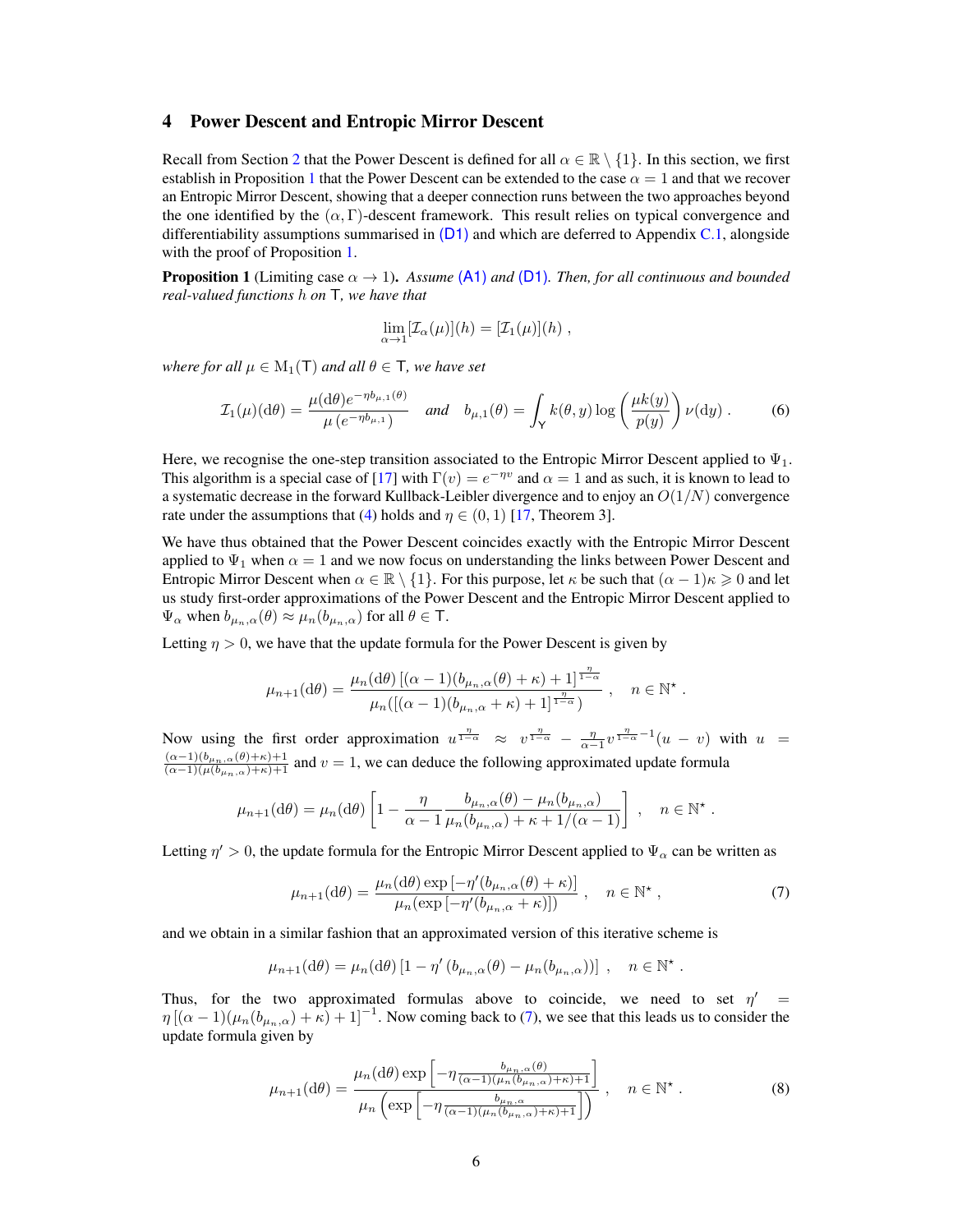Observe then that [\(8\)](#page-5-3) can again be seen as an Entropic Mirror Descent, but applied this time to the objective function defined for all  $\alpha \in \mathbb{R} \setminus \{0, 1\}$  by

$$
\Psi_{\alpha}^{AR}(\mu) := \frac{1}{\alpha(\alpha-1)} \log \left( \int_{\mathsf{Y}} \mu k(y)^{\alpha} p(y)^{1-\alpha} \nu(\mathrm{d}y) + (\alpha-1)\kappa \right) ,
$$

meaning we have applied the monotonic transformation

$$
u \mapsto \frac{1}{\alpha(\alpha-1)} \log \left( \alpha(\alpha-1)u + \alpha + (1-\alpha) \int_{\mathsf{Y}} p(y) \nu(\mathrm{d}y) + (\alpha-1)\kappa \right)
$$

to the initial objective function  $\Psi_{\alpha}$  (see Appendix [C.2](#page-16-1) for the derivation of [\(8\)](#page-5-3) based on the objective function  $\Psi_{\alpha}^{AR}$ ). Hence, in the spirit of Renyi's  $\alpha$ -divergence gradient-based methods for Variational Inference (e.g  $[9, 10]$  $[9, 10]$  $[9, 10]$ ), we can motivate the iterative scheme  $(8)$  by observing that we recover the Variational Renyi bound introduced in [\[10\]](#page-10-0) up to a constant  $-\alpha^{-1}$  when we let  $p = p(\cdot, \mathscr{D})$ ,  $\kappa = 0$  and  $\alpha > 0$  in  $\Psi_{\alpha}^{AR}$ . For this reason we call the algorithm given by [\(8\)](#page-5-3) the *Renyi Descent* thereafter.

Contrary to the Entropic Mirror Descent applied to  $\Psi_{\alpha}$ , the Renyi Descent now shares the same first-order approximation as the Power Descent. This might explain why the behavior of the Entropic Mirror Descent applied to  $\Psi_\alpha$  and of the Power Descent differed greatly when  $\alpha < 1$  in the numerical experiments from [\[17\]](#page-10-7) despite their theoretical connection through the  $(\alpha, \Gamma)$ -descent framework (the former performing poorly numerically compared to the later as the dimension increased).

Strikingly, we can prove an  $O(1/N)$  convergence rate towards the global optimum for the Renyi Descent. Letting  $\kappa' \in \mathbb{R}$ , denoting by  $\text{Dom}_{\alpha}^{AR}$  an interval of  $\mathbb{R}$  such that for all  $\theta \in \mathsf{T}$  and all  $\mu \in M_1(T)$ ,

$$
\frac{b_{\mu,\alpha}(\theta)+1/(\alpha-1)}{(\alpha-1)(\mu(b_{\mu,\alpha})+\kappa)+1}+\kappa' \quad \text{and} \quad \frac{\mu(b_{\mu,\alpha})+1/(\alpha-1)}{(\alpha-1)(\mu(b_{\mu,\alpha})+\kappa)+1}+\kappa' \in \mathrm{Dom}^{AR}_\alpha
$$

and introducing the assumption on  $\eta$ 

<span id="page-6-1"></span>(A4) For all 
$$
v \in \text{Dom}_{\alpha}^{AR}
$$
,  $1 - \eta(\alpha - 1)(v - \kappa') \ge 0$ .

we indeed have the following convergence result.

<span id="page-6-0"></span>**Theorem 3.** Assume [\(A1\)](#page-2-3) and [\(A4\)](#page-6-1). Let  $\alpha \in \mathbb{R} \setminus \{1\}$  and let  $\kappa$  be such that  $(\alpha - 1)\kappa > 0$ . Define  $|B|_{\infty,\alpha} := \sup_{\theta \in \mathsf{T}, \mu \in \mathcal{M}_1(\mathsf{T})} |b_{\mu,\alpha}(\theta) + 1/(\alpha - 1)|$  and assume that  $|B|_{\infty,\alpha} < \infty$ *. Moreover, let*  $\mu_1 \in M_1(\mathsf{T})$  *be such that*  $\Psi_\alpha(\mu_1) < \infty$ *. Then, the following assertions hold.* 

- <span id="page-6-2"></span>*(i) The sequence*  $(\mu_n)_{n \in \mathbb{N}^*}$  *defined by* [\(8\)](#page-5-3) *is well-defined and the sequence*  $(\Psi_\alpha(\mu_n))_{n \in \mathbb{N}^*}$  *is non-increasing.*
- *(ii) For all*  $N \in \mathbb{N}^*$ *, we have*

<span id="page-6-3"></span>
$$
\Psi_{\alpha}(\mu_N) - \Psi_{\alpha}(\mu^*) \leqslant \frac{L_{\alpha,2}}{N} \left[ KL(\mu^* || \mu_1) + L \frac{L_{\alpha,3}}{L_{\alpha,1}(\alpha - 1)\kappa} \Delta_1 \right] , \tag{9}
$$

where  $\mu^\star$  is such that  $\Psi_\alpha(\mu^\star) = \inf_{\zeta \in \mathrm{M}_{1,\mu_1}(\mathsf{T})} \Psi_\alpha(\zeta)$ ,  $\mathrm{M}_{1,\mu_1}(\mathsf{T})$  denotes the set of probability *measures dominated by*  $\mu_1$ ,  $KL(\mu^*||\mu_1) = \int_{\mathsf{T}} \log \left(\frac{d\mu^*}{d\mu_1}\right) d\mu^*, \Delta_1 = \Psi_\alpha(\mu_1) - \Psi_\alpha(\mu^*)$ *and*  $L_{\alpha,2}$ ,  $L$ ,  $L_{\alpha,3}$ ,  $L_{\alpha,1}$  *are finite constants defined in* [\(20\)](#page-17-0)*.* 

The proof of this result is deferred to Appendix [C.3](#page-17-1) and we present in the next example an application of this theorem to the particular case of mixture models.

**Example 2.** Let  $\alpha \in \mathbb{R} \setminus \{1\}$ , let  $J \in \mathbb{N}^{\star}$ , let  $\Theta = (\theta_1, \ldots, \theta_J) \in \mathsf{T}^J$ , let  $\mu_1 = J^{-1} \sum_{j=1}^J \delta_{\theta_j}$  and let  $\text{Dom}_{\alpha}^{AR} = \left[-\frac{|B|_{\infty,\alpha}}{(\alpha-1)\kappa} + \kappa', \frac{|B|_{\infty,\alpha}}{(\alpha-1)\kappa} + \kappa'\right]$  with  $\kappa' \in \mathbb{R}$ . In addition, assume that  $1 - \eta |\kappa|^{-1} |B|_{\infty,\alpha} > 0$ . *Then, taking*  $\kappa' = -3 \frac{|B|_{\infty,\alpha}}{(\alpha-1)\kappa}$ *, we obtain* 

$$
\Psi_{\alpha}(\mu_N) - \Psi_{\alpha}(\mu^*) \leq \frac{|\alpha - 1|(|B|_{\infty,\alpha} + |\kappa|)}{N} \left[ \frac{\log J}{\eta} + \frac{\sqrt{2\log(J)}|B|_{\infty,\alpha}}{(\alpha - 1)\kappa(1 - \eta|\kappa|^{-1}|B|_{\infty,\alpha})} \right],
$$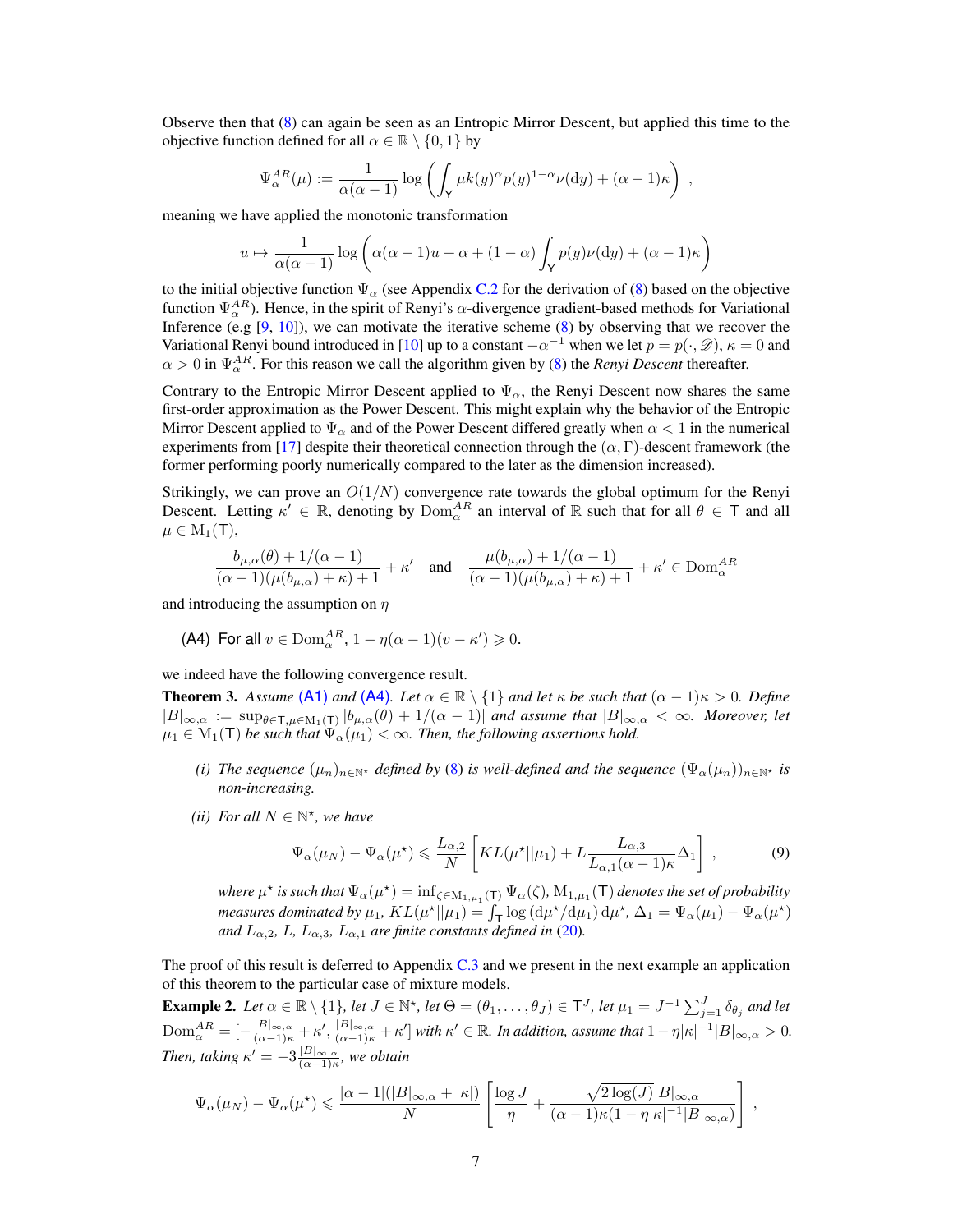Table 1: Summary of the theoretical results obtained in this paper compared to [\[17\]](#page-10-7)

<span id="page-7-1"></span>

|            | Power Descent                                                                                                            | Renyi Descent              |
|------------|--------------------------------------------------------------------------------------------------------------------------|----------------------------|
| [17]       | $\alpha$ < 1: convergence under restrictive assumptions;<br>$\alpha > 1$ : $O(1/N)$ convergence rate                     | not covered                |
| This paper | $\alpha$ < 1: full proof of convergence for mixture weights;<br>extension to $\alpha = 1$ with $O(1/N)$ convergence rate | O(1/N)<br>convergence rate |

where we have used that  $KL(\mu^{\star}||\mu_1) \leqslant \log J$ ,  $\Delta_1 \leqslant \sqrt{2\log J} |B|_{\infty,\alpha}$  and that the constants defined *in* [\(20\)](#page-17-0) *satisfy*  $L_{\alpha,2} = \eta^{-1}|\alpha - 1|(|B|_{\infty,\alpha} + |\kappa|)$ ,  $L = \eta^2 e^{\eta \frac{|B|_{\infty,\alpha}}{(\alpha - 1)\kappa} - \eta \kappa'}$ ,  $L_{\alpha,3} = e^{\eta \frac{|B|_{\infty,\alpha}}{(\alpha - 1)\kappa} + \eta \kappa'}$  and  $L_{\alpha,1} = (1 - \eta |\kappa|^{-1} |B|_{\infty,\alpha}) \eta e^{-\eta \frac{|B|_{\infty,\alpha}}{(\alpha - 1)\kappa} - \eta \kappa'}.$ 

To put things into perspective, notice that the Renyi Descent enjoys an  $O(1/$ √  $N$ ) convergence rate as a Entropic Mirror Descent algorithm for the sequence  $(\Psi_{\alpha}(N^{-1}\sum_{n=1}^{N}\mu_n))_{N\in\mathbb{N}^*}$  under our assumptions when  $\eta$  is proportional to  $1/\sqrt{N}$ , N being fixed (see [\[22\]](#page-10-12) or [\[23,](#page-10-13) Theorem 4.2.]).

The improvement thus lies in the fact that deriving an  $O(1/N)$  convergence rate usually requires stronger smoothness assumptions on  $\Psi_{\alpha}$  [\[23,](#page-10-13) Theorem 6.2] that we do not assume in Theorem [3.](#page-6-0) Furthermore, due to the monotonicity property, our result only involves the measure  $\mu<sub>N</sub>$  at time N while typical Entropic Mirror Result are expressed in terms of the average  $N^{-1} \sum_{n=1}^{N} \mu_n$ .

Finally, observe that the Renyi Descent becomes feasible in practice for any choice of kernel K by letting  $\mu$  be a weighted sum of Dirac measures i.e  $\mu = \mu_{\lambda,\Theta}$  and by resorting to an unbiased estimate of  $(b_{\mu,\alpha}(\theta_i))_{1\leq i\leq J}$  (see Algorithm [4](#page-21-0) of Appendix [C.4\)](#page-20-0).

The theoretical results we have obtained are summarised in Table [1](#page-7-1) and we next move on to numerical experiments.

# <span id="page-7-0"></span>5 Simulation study

Let the target p be a mixture density of two d-dimensional Gaussian distributions multiplied by a positive constant c such that  $p(y) = c \times [0.5\mathcal{N}(y; -s\mathbf{u}_d, \mathbf{I}_d) + 0.5\mathcal{N}(y; s\mathbf{u}_d, \mathbf{I}_d)]$ , where  $\mathbf{u}_d$  is the d-dimensional vector whose coordinates are all equal to 1,  $s = 2$ ,  $c = 2$  and  $I_d$  is the identity matrix. Given  $J \in \mathbb{N}^*$ , the approximating family is described by

$$
\left\{y\mapsto \mu_{\boldsymbol{\lambda}}k_h(y)=\sum_{j=1}^J\lambda_jk_h(y-\theta_j)\;:\;\boldsymbol{\lambda}\in\mathcal{S}_J,\theta_1,\ldots,\theta_J\in\mathsf{T}\right\}\;,
$$

where  $K_h$  is a Gaussian transition kernel with bandwidth h and  $k_h$  denotes its associated kernel density.

Since the Power Descent and the Renyi Descent operate only on the mixture weights  $\lambda$  of  $\mu_{\lambda} k_h$ during the optimisation, a fully adaptive algorithm can be obtained by alternating  $T$  times between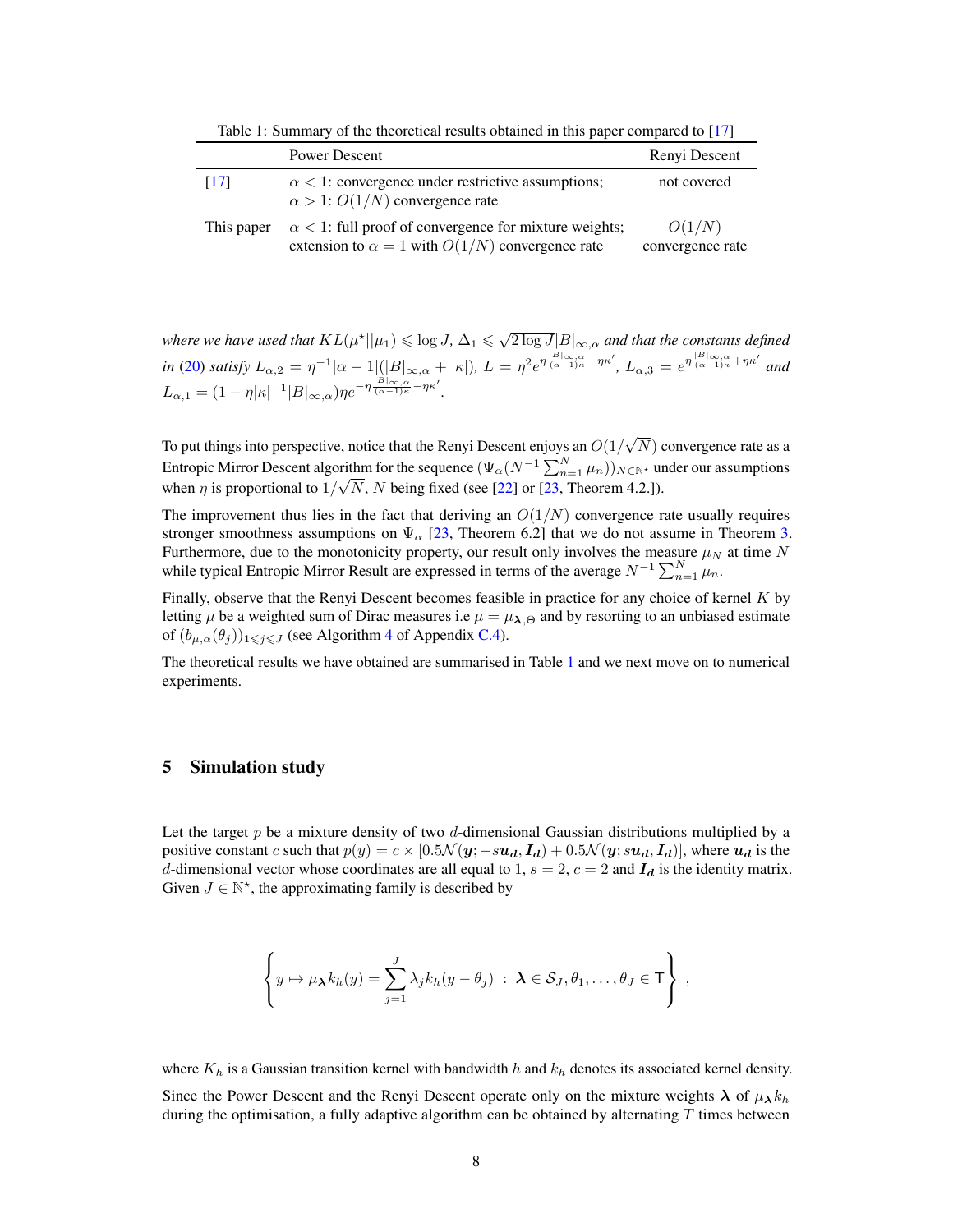an *Exploitation step* where the mixture weights are optimised and an *Exploration step* where the  $\theta_1, \ldots, \theta_J$  are updated, as written in Algorithm [2.](#page-8-0)

Algorithm 2: *Complete Exploitation-Exploration Algorithm*

<span id="page-8-0"></span>**Input**: p: measurable positive function,  $\alpha$ :  $\alpha$ -divergence parameter,  $q_0$ : initial sampler,  $K_h$ : Gaussian transition kernel, T: total number of iterations, J: dimension of the parameter set. **Output:** Optimised weights  $\lambda$  and parameter set  $\Theta$ .

Draw  $\theta_{1,1}, \ldots, \theta_{J,1}$  from  $q_0$ .

for  $t = 1 \ldots T$  do

Exploitation step : Set  $\Theta = {\theta_{1,t}, \ldots, \theta_{J,t}}$ . Perform the Power Descent or Renyi Descent and obtain the optimised mixture weights  $\lambda$ .

Exploration step : Perform any exploration step of our choice and obtain  $\theta_{1,t+1}, \dots, \theta_{J,t+1}$ .

Many choices of Exploration step can be envisioned in Algorithm [2](#page-8-0) since there is no constraint on  $\{\theta_1,\ldots,\theta_J\}$ . Here, we consider the same Exploration step as the one they used in [\[17\]](#page-10-7): h is set to be proportional to  $J^{-1/(4+d)}$  and the particles are updated by i.i.d sampling according to  $\mu_{\lambda,\Theta} k_h$  (and we refer to Appendix [C.5](#page-20-1) for some details about alternative possible choices of Exploration step).

As for the Power Descent and Renyi Descent, we perform  $N$  transitions of these algorithms at each time  $t = 1 \dots T$  according to Algorithm [3](#page-15-0) and [4,](#page-21-0) in which the initial weights are set to be  $[1/J, \dots, 1/J]$ ,  $\eta = \eta_0 / \sqrt{N}$  with  $\eta_0 > 0$  and M samples are used in the estimation of  $(b_{\mu_{\lambda},\Theta,\alpha}(\theta_{j,t}))_{1 \leq J}$  at each iteration  $n = 1...N$ . We take  $J = 100$ ,  $M \in \{100, 1000, 2000\}$ ,  $\alpha = 0.5$ ,  $\kappa = 0$ ,  $\eta_0 = 0.3$  and the initial particles  $\theta_1, \ldots, \theta_J$  are sampled from a centered normal distribution  $q_0$  with covariance matrix  $5I<sub>d</sub>$ . We let  $T = 10$ ,  $N = 20$  and we replicate the experiment 100 times independently in dimension  $d = 16$  for each algorithm. The convergence is assessed using a Monte Carlo estimate of the Variational Renyi bound introduced in [\[10\]](#page-10-0) (which requires next to none additional computations).

The results for the Power Descent and the Renyi Descent are displayed on Figure [1](#page-8-1) below and we add the Entropic Mirror Descent applied to  $\Psi_{\alpha}$  as a reference.

<span id="page-8-1"></span>Figure 1: Plotted is the average Variational Renyi bound for the Power Descent (PD), the Renyi Descent (RD) and the Entropic Mirror Descent applied to  $\Psi_{\alpha}$  (EMD) in dimension  $d = 16$  computed over 100 replicates with  $\eta_0 = 0.3$  and  $\alpha = 0.5$  and an increasing number of samples M.



We then observe that the Renyi Descent is indeed better-behaved compared to the Entropic Mirror Descent applied to  $\Psi_{\alpha}$ , which fails in dimension 16. Furthermore, it matches the performances of the Power Descent as M increases in our numerical experiment, which illustrates the link between the two algorithms we have established in the previous section.

Discussion From a theoretical standpoint, no convergence rate is yet available for the Power Descent algorithm when  $\alpha < 1$ . An advantage of the novel Renyi Descent algorithm is then that while being close to the Power Descent, it also benefits from the Entropic Mirror Descent optimisation literature and as such  $O(1/\sqrt{N})$  convergence rates hold, which we have been able to improve to  $O(1/N)$ convergence rates.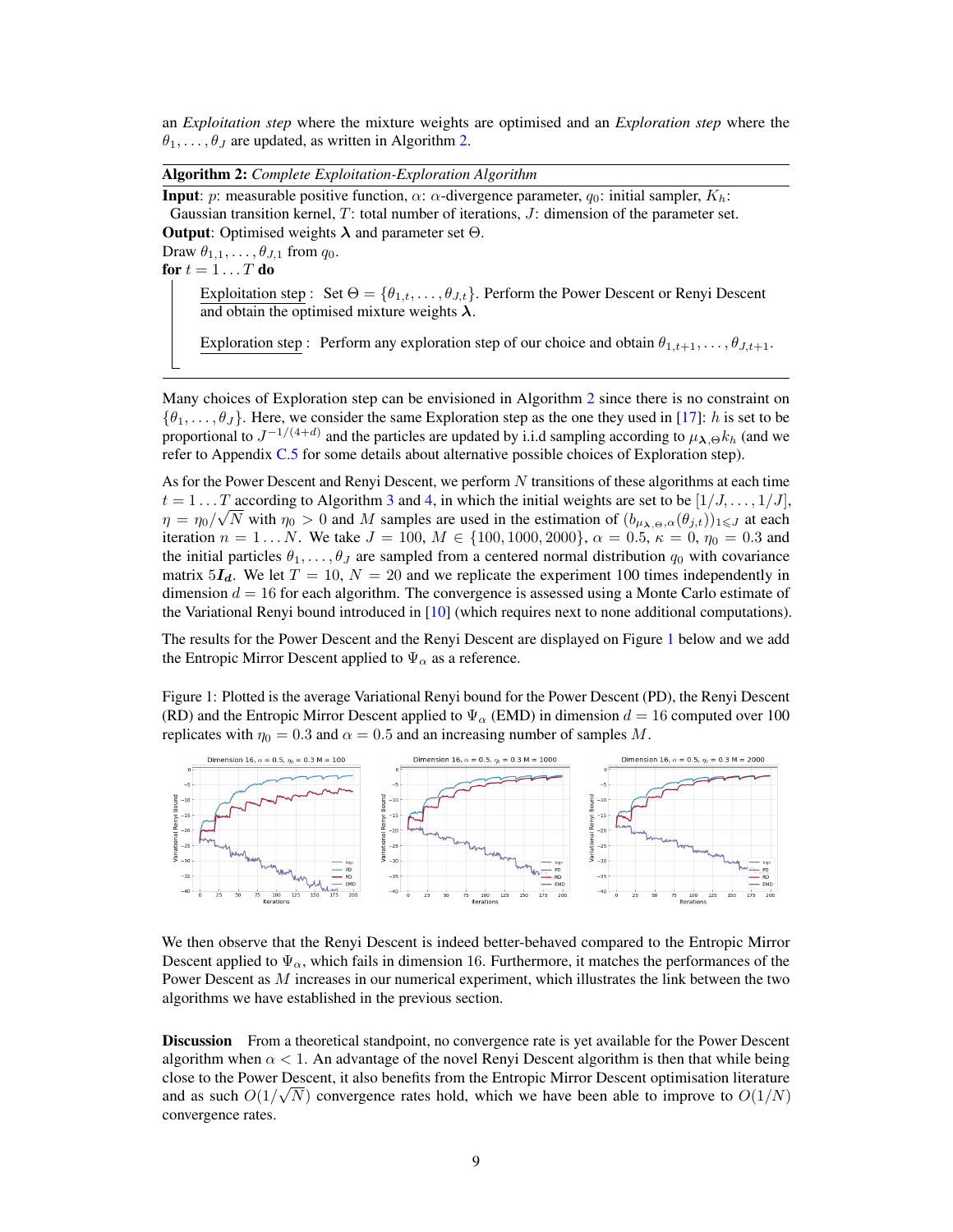A practical use of the Power Descent and of the Renyi Descent algorithms requires approximations to handle intractable integrals appearing in the update formulas so that the Power Descent applies the function  $\Gamma(v) = [(\alpha - 1)v + 1]^{\eta/(1-\alpha)}$  to an *unbiased* estimator of the translated gradient  $b_{\mu,\alpha}(\theta) + \kappa$ before renormalising, while the the Renyi Descent applies the Entropic Mirror Descent function  $\Gamma(v) = e^{-\eta v}$  to a *biased* estimator of  $b_{\mu_n,\alpha}(\theta)/(\mu_n(b_{\mu_n,\alpha}) + \kappa + 1/(\alpha - 1))$  before renormalising.

Finding which approach is most suitable between biased and unbiased  $\alpha$ -divergence minimisation is still an open issue in the literature, both theoretically and empirically [\[15,](#page-10-5) [16,](#page-10-6) [19\]](#page-10-9). Due to the exponentiation, considering the  $\alpha$ -divergence instead of Renyi's  $\alpha$ -divergence has for example been said to lead to high-variance gradients [\[11,](#page-10-1) [10\]](#page-10-0) and low Signal-to-Noise ratio when  $\alpha \neq 0$  [\[16\]](#page-10-6) during the stochastic gradient descent optimization.

In that regard, our work sheds light on additional links between unbiased and biased  $\alpha$ -divergence methods beyond the framework of stochastic gradient descent algorithms, as both the unbiased Power Descent and the biased Renyi Descent share the same first order approximation.

# 6 Conclusion

We investigated algorithms that can be used to perform mixture weights optimisation for  $\alpha$ -divergence minimisation regardless of how the mixture parameters are obtained. We have established the full proof of the convergence of the Power Descent algorithm in the case  $\alpha < 1$  when we consider mixture models and bridged the gap with the case  $\alpha = 1$ . We also introduced a closely-related algorithm called the Renyi Descent. We proved it enjoys an  $O(1/N)$  convergence rate and illustrated in practice the proximity between these two algorithms when the number of samples  $M$  increases.

Further work could include establishing theoretical results regarding the stochastic version of these two algorithms, as well as providing complementary empirical results comparing the performances of the unbiased  $\alpha$ -divergence-based Power Descent algorithm to those of the biased Renyi's  $\alpha$ -divergencebased Renyi Descent.

#### References

- <span id="page-9-0"></span>[1] Michael I. Jordan, Zoubin Ghahramani, Tommi S. Jaakkola, and Lawrence K. Saul. An introduction to variational methods for graphical models. *Machine Learning*, 37(2):183–233, 1999.
- <span id="page-9-1"></span>[2] Matthew James. Beal. Variational algorithms for approximate bayesian inference. *PhD thesis*, 01 2003.
- <span id="page-9-2"></span>[3] Matthew D. Hoffman, David M. Blei, Chong Wang, and John Paisley. Stochastic variational inference. *Journal of Machine Learning Research*, 14(4):1303–1347, 2013.
- <span id="page-9-3"></span>[4] Tom Minka. Divergence measures and message passing. Technical Report MSR-TR-2005-173, January 2005.
- <span id="page-9-4"></span>[5] Huaiyu Zhu and Richard Rohwer. Information geometric measurements of generalisation. Technical Report NCRG/4350, Aug 1995.
- <span id="page-9-5"></span>[6] Huaiyu Zhu and Richard Rohwer. Bayesian invariant measurements of generalization. *Neural Processing Letters*, 2:28–31, December 1995.
- <span id="page-9-6"></span>[7] Alfréd Rényi. On measures of entropy and information. In *Proceedings of the Fourth Berkeley Symposium on Mathematical Statistics and Probability, Volume 1: Contributions to the Theory of Statistics*, pages 547–561, Berkeley, Calif., 1961. University of California Press.
- <span id="page-9-7"></span>[8] Tim van Erven and Peter Harremoes. Rényi divergence and kullback-leibler divergence. *IEEE Transactions on Information Theory*, 60(7):3797–3820, Jul 2014.
- <span id="page-9-8"></span>[9] Jose Hernandez-Lobato, Yingzhen Li, Mark Rowland, Thang Bui, Daniel Hernandez-Lobato, and Richard Turner. Black-box alpha divergence minimization. In Maria Florina Balcan and Kilian Q. Weinberger, editors, *Proceedings of The 33rd International Conference on Machine Learning*,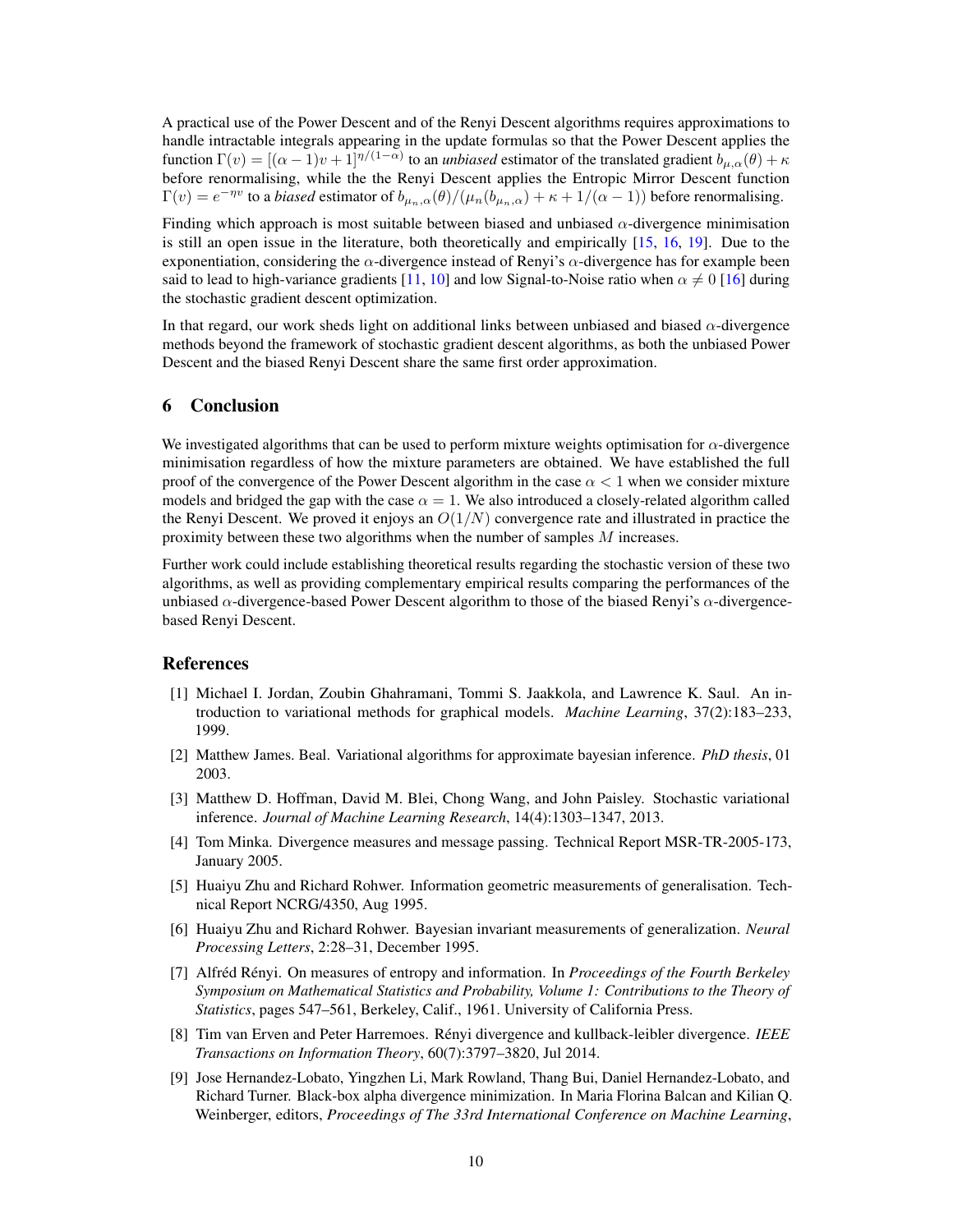volume 48 of *Proceedings of Machine Learning Research*, pages 1511–1520, New York, New York, USA, 20–22 Jun 2016. PMLR.

- <span id="page-10-0"></span>[10] Yingzhen Li and Richard E Turner. Rényi divergence variational inference. In D. D. Lee, M. Sugiyama, U. V. Luxburg, I. Guyon, and R. Garnett, editors, *Advances in Neural Information Processing Systems 29*, pages 1073–1081. Curran Associates, Inc., 2016.
- <span id="page-10-1"></span>[11] Adji Bousso Dieng, Dustin Tran, Rajesh Ranganath, John Paisley, and David Blei. Variational inference via \chi upper bound minimization. In I. Guyon, U. V. Luxburg, S. Bengio, H. Wallach, R. Fergus, S. Vishwanathan, and R. Garnett, editors, *Advances in Neural Information Processing Systems 30*, pages 2732–2741. Curran Associates, Inc., 2017.
- <span id="page-10-2"></span>[12] Volodymyr Kuleshov and Stefano Ermon. Neural variational inference and learning in undirected graphical models. In I. Guyon, U. V. Luxburg, S. Bengio, H. Wallach, R. Fergus, S. Vishwanathan, and R. Garnett, editors, *Advances in Neural Information Processing Systems*, volume 30. Curran Associates, Inc., 2017.
- <span id="page-10-3"></span>[13] Robert Bamler, Cheng Zhang, Manfred Opper, and Stephan Mandt. Perturbative black box variational inference. In I. Guyon, U. V. Luxburg, S. Bengio, H. Wallach, R. Fergus, S. Vishwanathan, and R. Garnett, editors, *Advances in Neural Information Processing Systems 30*, pages 5079–5088. Curran Associates, Inc., 2017.
- <span id="page-10-4"></span>[14] Dilin Wang, Hao Liu, and Qiang Liu. Variational inference with tail-adaptive f-divergence. In S. Bengio, H. Wallach, H. Larochelle, K. Grauman, N. Cesa-Bianchi, and R. Garnett, editors, *Advances in Neural Information Processing Systems 31*, pages 5737–5747. Curran Associates, Inc., 2018.
- <span id="page-10-5"></span>[15] Tomas Geffner and Justin Domke. Empirical evaluation of biased methods for alpha divergence minimization. In *3rd Symposium on Advances in Approximate Bayesian Inference*, pages 1–12, 2020.
- <span id="page-10-6"></span>[16] Tomas Geffner and Justin Domke. On the difficulty of unbiased alpha divergence minimization. *arXiv preprint arXiv:2010.09541*, 2020.
- <span id="page-10-7"></span>[17] Kamélia Daudel, Randal Douc, and François Portier. Infinite-dimensional gradient-based descent for alpha-divergence minimisation. *To appear in the Annals of Statistics*, 2021.
- <span id="page-10-8"></span>[18] Kamélia Daudel, Randal Douc, and François Roueff. Monotonic alpha-divergence minimisation. *arXiv preprint arxiv:2103.05684*, 2021.
- <span id="page-10-9"></span>[19] Akash Kumar Dhaka, Alejandro Catalina, Manushi Welandawe, Michael Riis Andersen, Jonathan Huggins, and Aki Vehtari. Challenges and opportunities in high-dimensional variational inference. *arxiv preprint arxiv:2103.01085*, 2021.
- <span id="page-10-10"></span>[20] Arnaud Doucet, Nando Freitas, Kevin Murphy, and Stuart Russell. Sequential monte carlo methods in practice. 01 2013.
- <span id="page-10-11"></span>[21] Andrzej Cichocki and Shun-ichi Amari. Families of alpha- beta- and gamma- divergences: Flexible and robust measures of similarities. *Entropy*, 12(6):1532–1568, Jun 2010.
- <span id="page-10-12"></span>[22] Amir Beck and Marc Teboulle. Mirror descent and nonlinear projected subgradient methods for convex optimization. *Operations Research Letters*, 31(3):167 – 175, 2003.
- <span id="page-10-13"></span>[23] Sébastien Bubeck. Convex optimization: Algorithms and complexity. *Foundations and Trends® in Machine Learning*, 8(3-4):231–357, 01 2015.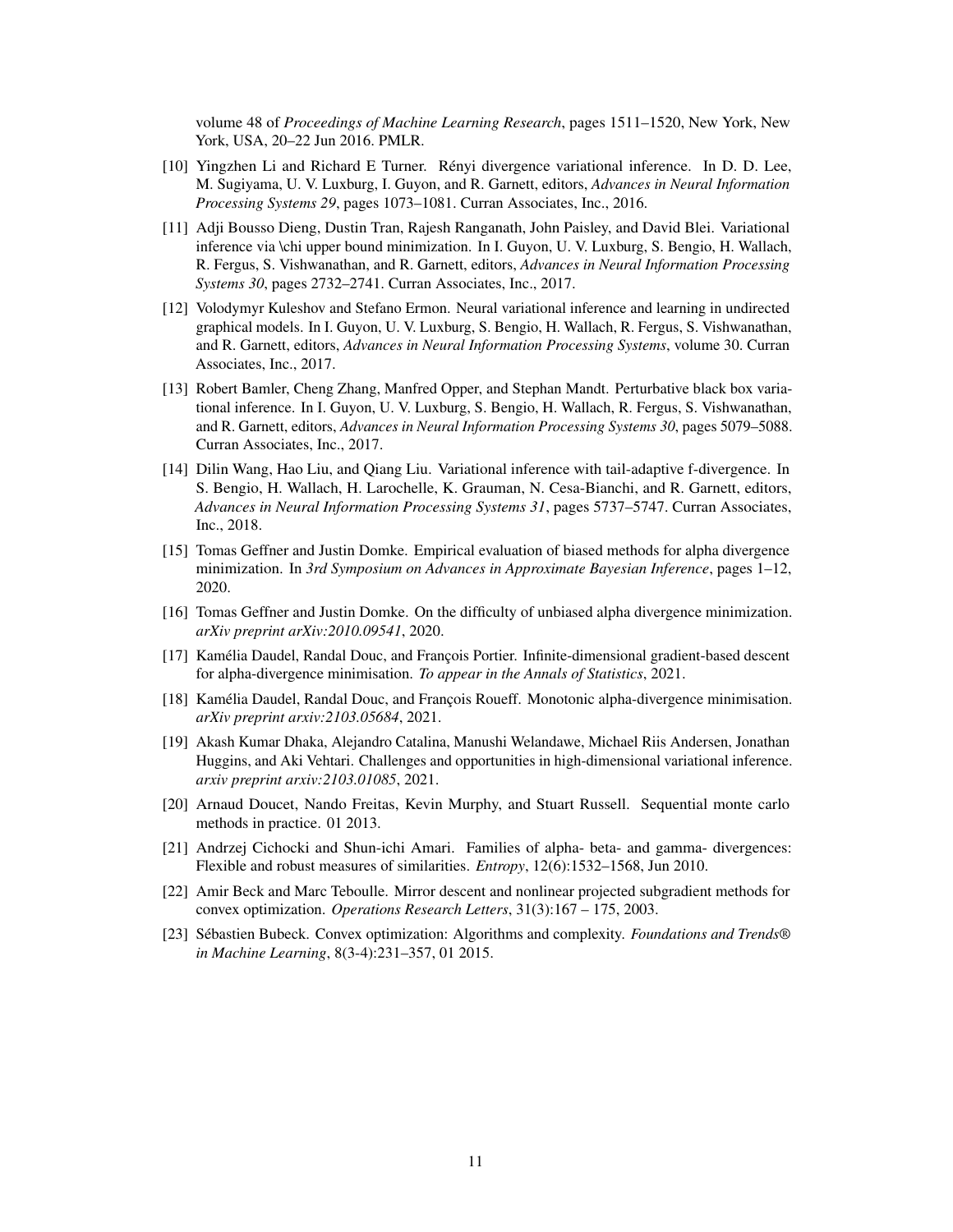A

## <span id="page-11-0"></span>**A.1** Equivalence between [\(1\)](#page-2-0) and [\(2\)](#page-2-1) with  $p(y) = p(y, \mathcal{D})$

• Case  $\alpha = 1$  with  $f_1(u) = 1 - u + u \log(u)$  for all  $u > 0$ . Then,

$$
D_1(\mu K || \mathbb{P}) = \int_Y f_1 \left( \frac{\mu k(y)}{p(y|\mathcal{D})} \right) p(y|\mathcal{D}) \nu(\mathrm{d}y)
$$
  
= 
$$
\int_Y \mu k(y) \log \left( \frac{\mu k(y)}{p(y|\mathcal{D})} \right) \nu(\mathrm{d}y) + 0
$$
  
= 
$$
\int_Y \mu k(y) \log \left( \frac{\mu k(y)}{p(y,\mathcal{D})} \right) \nu(\mathrm{d}y) + \log p(\mathcal{D})
$$
  
= 
$$
\int_Y f_1 \left( \frac{\mu k(y)}{p(y,\mathcal{D})} \right) p(y,\mathcal{D}) \nu(\mathrm{d}y) + 1 - p(\mathcal{D}) + \log p(\mathcal{D})
$$

Thus,

$$
\text{arginf}_{\mu \in \mathsf{M}} D_1(\mu K || \mathbb{P}) = \text{arginf}_{\mu \in \mathsf{M}} \Psi_1(\mu; p) \quad \text{with} \quad p(y) = p(y, \mathcal{D})
$$

• Case  $\alpha = 0$  with  $f_0(u) = u - 1 - \log(u)$  for all  $u > 0$ .

$$
D_0(\mu K || \mathbb{P}) = \int_Y f_0 \left( \frac{\mu k(y)}{p(y|\mathcal{D})} \right) p(y|\mathcal{D}) \nu(\mathrm{d}y)
$$
  
= 
$$
\int_Y -\log \left( \frac{\mu k(y)}{p(y|\mathcal{D})} \right) p(y|\mathcal{D}) \nu(\mathrm{d}y)
$$
  
= 
$$
\int_Y -\log \left( \frac{\mu k(y)}{p(y,\mathcal{D})} \right) p(y|\mathcal{D}) \nu(\mathrm{d}y) - \log p(\mathcal{D})
$$
  
= 
$$
\frac{1}{p(\mathcal{D})} \left[ \int_Y f_1 \left( \frac{\mu k(y)}{p(y,\mathcal{D})} \right) p(y,\mathcal{D}) \nu(\mathrm{d}y) + p(\mathcal{D}) - 1 - p(\mathcal{D}) \log p(\mathcal{D}) \right]
$$

Thus

$$
\operatorname{arginf}_{\mu \in \mathsf{M}} D_0(\mu K || \mathbb{P}) = \operatorname{arginf}_{\mu \in \mathsf{M}} \Psi_0(\mu; p) \quad \text{with} \quad p(y) = p(y, \mathcal{D})
$$

• Case  $\alpha \in \mathbb{R} \setminus \{1\}$  with  $f_{\alpha}(u) = \frac{1}{\alpha(\alpha-1)} [u^{\alpha} - 1 - \alpha(u-1)]$  for all  $u > 0$ .

$$
D_{\alpha}(\mu K || \mathbb{P})
$$
  
=  $\int_{\mathsf{Y}} f_{\alpha} \left( \frac{\mu k(y)}{p(y|\mathscr{D})} \right) p(y|\mathscr{D}) \nu(\mathrm{d}y)$   
=  $\int_{\mathsf{Y}} \frac{1}{\alpha(\alpha - 1)} \left[ \left( \frac{\mu k(y)}{p(y|\mathscr{D})} \right)^{\alpha} - 1 \right] p(y|\mathscr{D}) \nu(\mathrm{d}y)$   
=  $p(\mathscr{D})^{\alpha - 1} \int_{\mathsf{Y}} \frac{1}{\alpha(\alpha - 1)} \left[ \left( \frac{\mu k(y)}{p(y,\mathscr{D})} \right)^{\alpha} - 1 \right] p(y,\mathscr{D}) \nu(\mathrm{d}y) + \frac{p(\mathscr{D})^{\alpha} - 1}{\alpha(\alpha - 1)}$   
=  $p(\mathscr{D})^{\alpha - 1} \int_{\mathsf{Y}} f_{\alpha} \left( \frac{\mu k(y)}{p(y,\mathscr{D})} \right) p(y,\mathscr{D}) \nu(\mathrm{d}y) + \frac{\alpha p(\mathscr{D})^{\alpha - 1} + (1 - \alpha)p(\mathscr{D})^{\alpha} - 1}{\alpha(\alpha - 1)}$ (10)

Thus,

$$
\operatorname{arginf}_{\mu \in \mathsf{M}} D_{\alpha}(\mu K || \mathbb{P}) = \operatorname{arginf}_{\mu \in \mathsf{M}} \Psi_{\alpha}(\mu; p) \quad \text{with} \quad p(y) = p(y, \mathcal{D})
$$

<span id="page-11-2"></span>**A.2** [\[17,](#page-10-7) Theorem 1] with  $\Gamma(v) = [(\alpha - 1)v + 1]^{\eta/(1-\alpha)}$ 

<span id="page-11-1"></span>**Theorem 4** ([\[17,](#page-10-7) Theorem 1] with  $\Gamma(v) = [(\alpha - 1)v + 1]^{\eta/(1-\alpha)}$ ). Assume that p and k are as in [\(A1\)](#page-2-3). *Let*  $\alpha \in \mathbb{R} \setminus \{1\}$ *, let*  $\kappa$  *be such that*  $(\alpha - 1)\kappa \geq 0$ *, let*  $\mu \in M_1(\mathsf{T})$  *and let*  $\eta \in (0,1]$  *be such that* 

<span id="page-11-3"></span>
$$
0 < \mu(\Gamma(b_{\mu,\alpha} + \kappa)) < \infty \tag{11}
$$

*holds and*  $\Psi_{\alpha}(\mu) < \infty$ *. Then, the two following assertions hold.*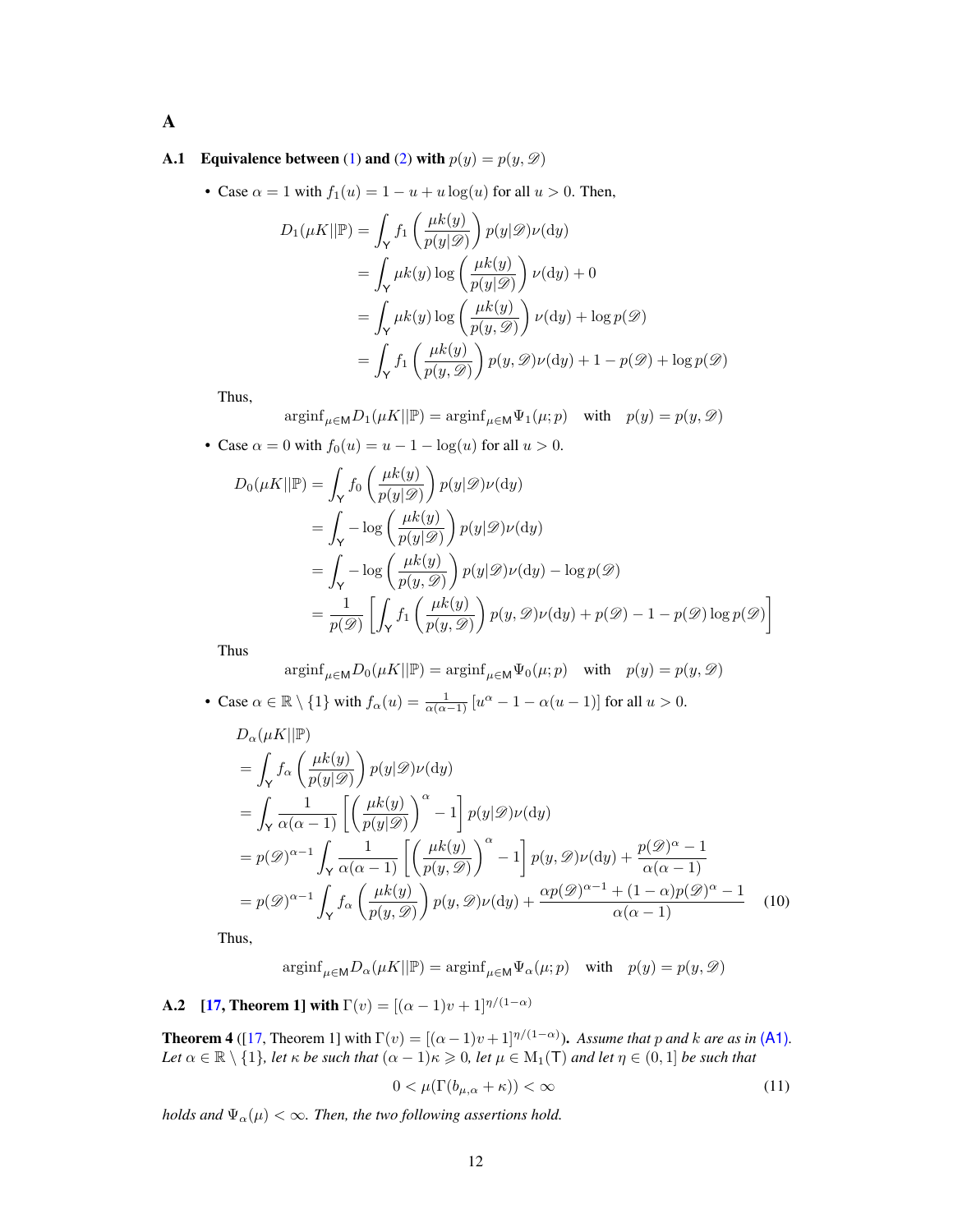- <span id="page-12-4"></span>*(i) We have*  $\Psi_{\alpha} \circ \mathcal{I}_{\alpha}(\mu) \leq \Psi_{\alpha}(\mu)$ .
- <span id="page-12-5"></span>*(ii) We have*  $\Psi_{\alpha} \circ \mathcal{I}_{\alpha}(\mu) = \Psi_{\alpha}(\mu)$  *if and only if*  $\mu = \mathcal{I}_{\alpha}(\mu)$ *.*

B

# <span id="page-12-0"></span>B.[1](#page-3-4) Proof that  $(A2)$  is satisfied in Example 1

*Proof that* [\(A2\)](#page-3-2) *is satisfied in Example [1.](#page-3-4)*

We have  $k_h(\theta, y) = \frac{e^{-\|y-\theta\|^2/(2h^2)}}{(2\pi h^2)^{d/2}}$  $\frac{(\vert y-\theta\vert\vert^2/(2h^2))}{(2\pi h^2)^{d/2}}$  and  $p(y)=c\times\Big[0.5\frac{e^{-\vert\vert y-\theta_1^{\star}\vert\vert^2/2}}{(2\pi)^{d/2}}\Big]$  $\frac{\|y-\theta_1^\star\|^2/2}{(2\pi)^{d/2}}+0.5\frac{e^{-\|y-\theta_2^\star\|^2/2}}{(2\pi)^{d/2}}$  $\frac{\|y-\theta_2^\star\|^2/2}{(2\pi)^{d/2}} \Big] \textrm{ for all } \theta \in \mathsf{T}$ and all  $y \in Y$ . Recall that by assumption  $T = \mathcal{B}(0, r) \subset \mathbb{R}^d$  with  $r > 0$ . Then, for all  $\alpha \in [0, 1)$ , we are interested in proving

$$
\int_{\mathsf{Y}} \sup_{\theta \in \mathsf{T}} k(\theta, y) \times \sup_{\theta' \in \mathsf{T}} \left( \frac{k(\theta', y)}{p(y)} \right)^{\alpha - 1} \nu(\mathrm{d}y) < \infty \tag{12}
$$

and

<span id="page-12-1"></span>
$$
\int_{\mathsf{Y}} \sup_{\theta \in \mathsf{T}} \left| \log \left( \frac{k_h(\theta, y)}{p(y)} \right) \right| p(y) \nu(\mathrm{d}y) < \infty \tag{13}
$$

(i) We start by proving [\(12\)](#page-12-1). First note that for all  $\theta, \theta' \in \mathsf{T}$  and for all  $y \in \mathsf{Y}$  we can write

$$
\frac{k_h(\theta, y)}{k_h(\theta', y)} = e^{\frac{-\|y - \theta\|^2 + \|y - \theta'\|^2}{2h^2}} = e^{\frac{2 < y, \theta - \theta' > -\|\theta\|^2 + \|\theta'\|^2}{2h^2}} < e^{\frac{2\| \leq y, \theta - \theta' > + \|\theta\|^2 + \|\theta'\|^2}{2h^2}} \leqslant e^{\frac{\|y\| \|\theta - \theta'\| + r^2}{h^2}}.
$$

from which we deduce that for all  $\theta, \theta' \in \mathsf{T}$  and for all  $y \in \mathsf{Y}$ ,

<span id="page-12-3"></span><span id="page-12-2"></span>
$$
\frac{k_h(\theta, y)}{k_h(\theta', y)} \leqslant e^{\frac{\|y\|^2 r + r^2}{h^2}} \tag{14}
$$

and that

$$
\int_{\mathsf{Y}} \sup_{\theta \in \mathsf{T}} k(\theta, y) \times \sup_{\theta' \in \mathsf{T}} \left( \frac{k(\theta', y)}{p(y)} \right)^{\alpha - 1} \nu(\mathrm{d}y) \leqslant \int_{\mathsf{Y}} k(\theta, y) e^{\frac{\|\mathit{y}\| 2r + r^2}{h^2}} \sup_{\theta' \in \mathsf{T}} \left( \frac{k(\theta', y)}{p(y)} \right)^{\alpha - 1} \nu(\mathrm{d}y).
$$

Additionally, Jensen's inequality applied to the concave function  $u \mapsto u^{1-\alpha}$  implies

$$
\begin{split} \int_{\mathsf{Y}} k(\theta,y) e^{\frac{\|y\|2r+r^2}{h^2}} \sup_{\theta' \in \mathsf{T}} \left(\frac{k(\theta',y)}{p(y)}\right)^{\alpha-1} \nu(\mathrm{d} y) \leqslant & \left(\int_{\mathsf{Y}} k(\theta,y) e^{\frac{\|y\|2r+r^2}{(1-\alpha)h^2}} \sup_{\theta' \in \mathsf{T}} \frac{p(y)}{k(\theta',y)} \nu(\mathrm{d} y)\right)^{1-\alpha} \\ \leqslant & \left(\int_{\mathsf{Y}} \sup_{\theta,\theta' \in \mathsf{T}} \frac{k_h(\theta,y)}{k_h(\theta',y)} e^{\frac{\|y\|2r+r^2}{(1-\alpha)h^2}} p(y) \nu(\mathrm{d} y)\right)^{1-\alpha} \end{split}
$$

Now using  $(14)$ , we can deduce

$$
\int_\mathsf{Y} \sup_{\theta,\theta'\in\mathsf{T}}\frac{k_h(\theta,y)}{k_h(\theta',y)}e^{\frac{\|y\|2r+r^2}{(1-\alpha)h^2}}p(y)\nu(\mathrm{d} y)\leqslant \int_\mathsf{Y}e^{\frac{\|y\|2r+r^2}{h^2}(1+\frac{1}{1-\alpha})}p(y)\nu(\mathrm{d} y)<\infty\;,
$$

which yields the desired result.

(ii) We now prove [\(13\)](#page-12-3). For all  $y \in Y$  and all  $\theta \in T$ , we have

$$
e^{-\sup_{\theta \in \mathsf{T}} \frac{\|y-\theta\|^2}{2h^2}} \leq (2\pi h^2)^{d/2} k_h(\theta, y) \leq 1
$$
  

$$
e^{-\max_{i \in \{1,2\}} \frac{\|y-\theta_i^*\|^2}{2}} \leq c^{-1} (2\pi)^{d/2} p(y) \leq 1
$$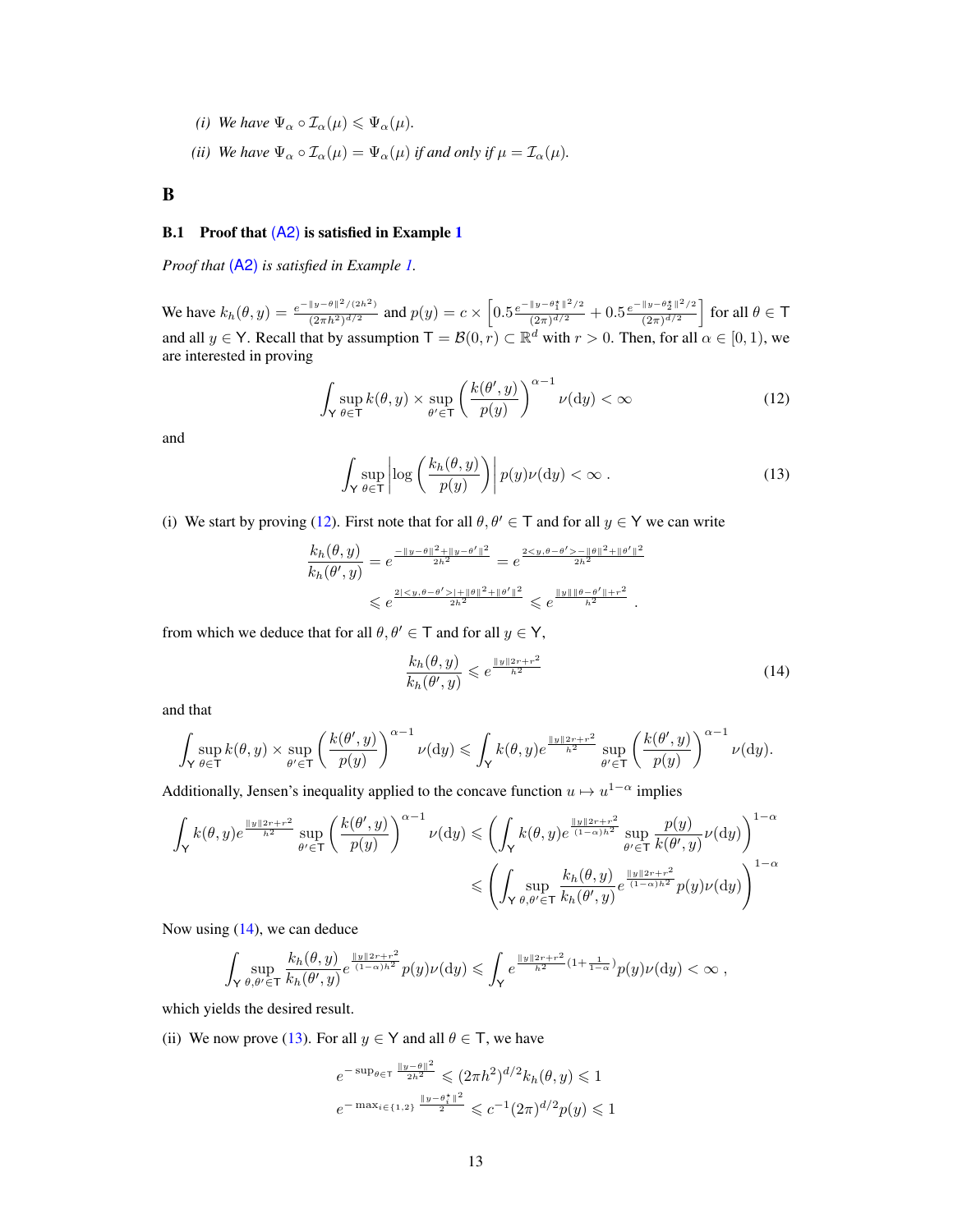and we can deduce for all  $y \in Y$  and all  $\theta \in T$ 

$$
\left| \log \left( \frac{k_h(\theta, y)}{p(y)} \right) \right| \leq \sup_{\theta \in \mathsf{T}} \frac{\|y - \theta\|^2}{2h^2} + \max_{i \in \{1, 2\}} \frac{\|y - \theta_i^*\|^2}{2} + d|\log h| + |\log c|
$$
  
 
$$
\leq \frac{(\|y\| + r)^2}{2} \left[ \frac{1}{h^2} + 1 \right] + d|\log h| + |\log c|.
$$
 (15)

Since we have

$$
\int_{\mathsf{Y}} \left( \frac{(\|y\| + r)^2}{2} \left[ \frac{1}{h^2} + 1 \right] + d|\log h| + |\log c| \right) p(y)\nu(\mathrm{d}y) < \infty
$$

we deduce that  $(13)$  holds.

<span id="page-13-1"></span> $\Box$ 

#### <span id="page-13-0"></span>B.2 Proof of Theorem [2](#page-4-0)

<span id="page-13-4"></span>We start with some preliminary results. Let  $\zeta, \zeta' \in M_1(\mathsf{T})$ . Recall that we say that  $\zeta \mathcal{R} \zeta'$  if and only if  $\zeta K = \zeta' K$  and that  $M_{1,\zeta}(\mathsf{T})$  denotes the set of probability measures dominated by  $\zeta$ . **Lemma 2.** Assume [\(A1\)](#page-2-3). Let M be a convex subset of  $M_1(T)$  and let  $\zeta_1, \zeta_2 \in M_1(T)$  be such that

$$
\Psi_{\alpha}(\zeta_1) = \Psi_{\alpha}(\zeta_2) = \inf_{\zeta \in M} \Psi_{\alpha}(\zeta).
$$

*Then, we have*  $\zeta_1 \mathcal{R} \zeta_2$ *.* 

*Proof.* For all  $y \in Y$ , set  $u_y = \zeta_1 k(y)/p(y)$  and  $v_y = \zeta_2 k(y)/p(y)$ . Then, for all  $y \in Y$  and for all  $t \in (0, 1)$ ,  $f_\alpha(tu_y + (1 - t)v_y) \leq t f_\alpha(u_y) + (1 - t)f_\alpha(v_y)$  by convexity of  $f_\alpha$  and we obtain

$$
\Psi_{\alpha}(t\zeta_1 + (1-t)\zeta_2) \leq t\Psi_{\alpha}(\zeta_1) + (1-t)\Psi_{\alpha}(\zeta_2) = \inf_{\zeta \in \mathsf{M}} \Psi_{\alpha}(\zeta).
$$
\n(16)

Furthermore,  $t\zeta_1 + (1 - t)\zeta_2 \in M$  which implies that we have equality in [\(16\)](#page-13-1).

Consequently, for all  $t \in (0, 1)$ :

$$
\int_{\mathsf{Y}} \underbrace{[tf_{\alpha}(u_y) + (1-t)f_{\alpha}(v_y) - f_{\alpha}(tu_y + (1-t)v_y)]}_{\geqslant 0} p(y) \nu(\mathrm{d}y) = 0.
$$

Now using that  $f_\alpha$  is strictly convex, we deduce that for p-almost all  $y \in Y$ ,  $\zeta_1 k(y) = \zeta_2 k(y)$  that is ζ1Rζ.  $\Box$ 

<span id="page-13-5"></span>**Lemma 3.** Assume [\(A1\)](#page-2-3). Let  $\alpha \in \mathbb{R} \setminus \{1\}$ , let  $\kappa$  be such that  $(\alpha - 1)\kappa \geq 0$  and let  $\mu^* \in M_1(\mathsf{T})$  be a *fixed point of*  $\mathcal{I}_{\alpha}$ *. Then,* 

<span id="page-13-3"></span>
$$
\Psi_{\alpha}(\mu^*) = \inf_{\zeta \in M_{1,\mu^*}(\mathsf{T})} \Psi_{\alpha}(\zeta) . \tag{17}
$$

*Furthermore, for all*  $\zeta \in M_{1,\mu^*}(\mathsf{T})$ ,  $\Psi_\alpha(\mu^*) = \Psi_\alpha(\zeta)$  *implies that*  $\mu^* \mathcal{R} \zeta$ *.* 

*Proof.* Let  $\zeta \in M_{1,\mu^*}(\mathsf{T})$  be such that  $\Psi_\alpha(\zeta) \leq \Psi_\alpha(\mu^*)$ . We have that

$$
\zeta(b_{\mu^*,\alpha} - \mu^*(b_{\mu^*,\alpha})) \leq \Psi_\alpha(\zeta) - \Psi_\alpha(\mu^*) \leq 0.
$$
 (18)

Furthermore, since  $\mu^*$  is a fixed point of  $\mathcal{I}_\alpha$ ,  $\Gamma(b_{\mu^*,\alpha} + \kappa)$ , hence  $|b_{\mu^*,\alpha} + \kappa + 1/(\alpha - 1)|$  is  $\mu^*$ -almost all constant. In addition,  $b_{\mu^*,\alpha} + \kappa + 1/(\alpha - 1)$  is of constant sign by assumption on  $\kappa$ . Since  $\zeta \preceq \mu^*,$ we thus deduce that

<span id="page-13-2"></span>
$$
\zeta\left(b_{\mu^\star,\alpha}-\mu^\star(b_{\mu^\star,\alpha})\right)=0\;.
$$

Combining this result with [\(18\)](#page-13-2) yields  $\Psi_{\alpha}(\zeta) = \Psi_{\alpha}(\mu^{*})$  and we recover [\(17\)](#page-13-3).

Finally, assume there exists  $\zeta \in M_{1,\mu^*}(\mathsf{T})$  such that  $\Psi_\alpha(\mu^*) = \Psi_\alpha(\zeta)$ . Then, since  $M_{1,\mu^*}(\mathsf{T})$  is a convex set, we have by Lemma [2](#page-13-4) that  $\mu^* \mathcal{R} \zeta$ .  $\Box$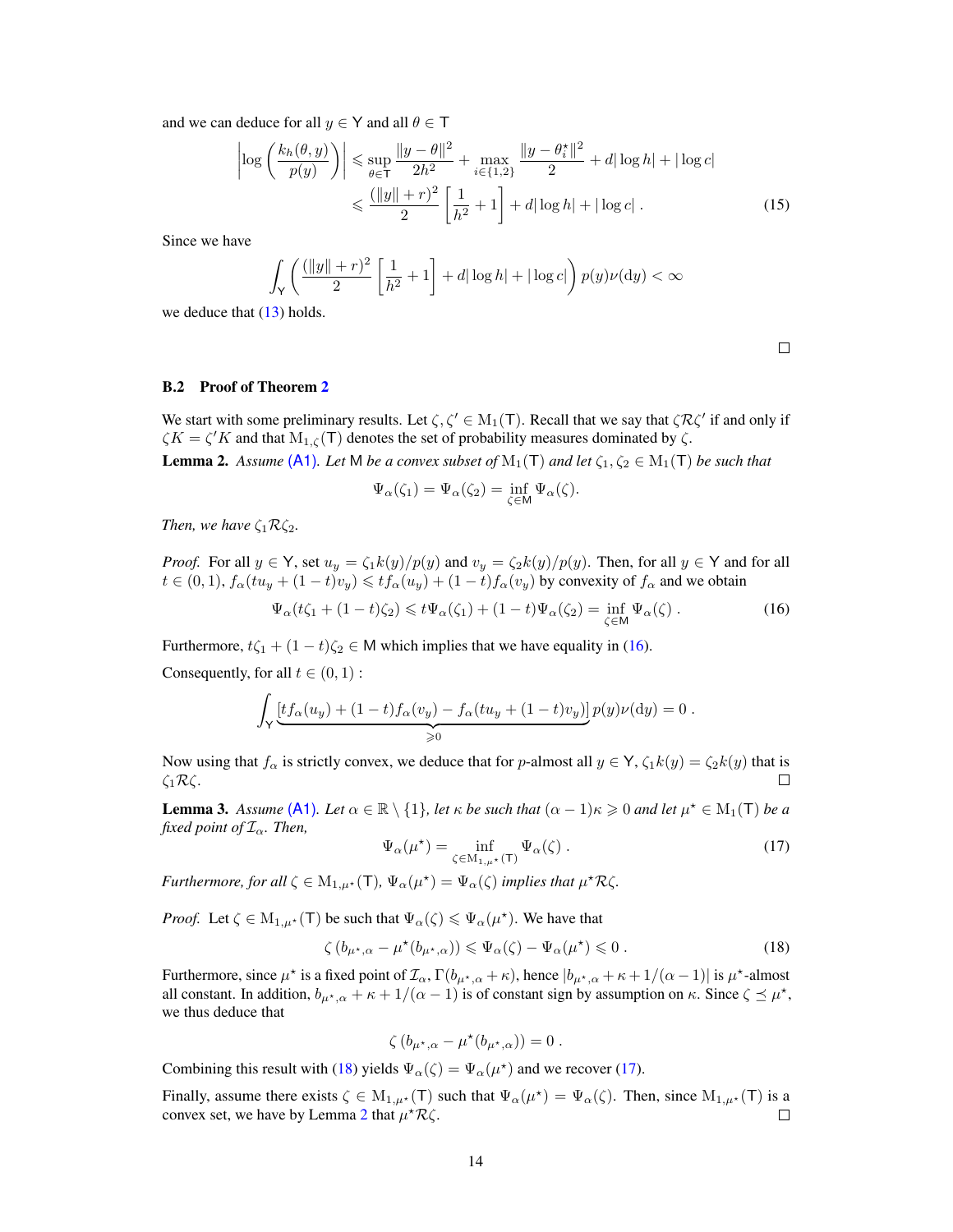We now move on to the proof of Theorem [2.](#page-4-0)

*Proof of Theorem* [2.](#page-4-0) For convenience, we define the notation  $\Psi_{\alpha,\Theta}(\lambda) := \Psi_{\alpha}(\mu_{\lambda,\Theta})$  for all  $\lambda \in S_J$ . In this proof, we will use the equivalence relation R defined by:  $\zeta \mathcal{R} \zeta'$  if and only if  $\zeta K = \zeta' K$  and we write  $M_{1,\zeta}(\mathsf{T})$  the set of probability measures dominated by  $\zeta$ .

# <span id="page-14-1"></span>(i) Any possible limit of convergent subsequence of  $(\lambda_n)_{n\in\mathbb{N}^*}$  is a fixed point of  $\mathcal{I}^{\rm mixt}_\alpha$ .

First note that by [\(A3\)](#page-4-1), we have that  $|\Psi_{\alpha,\Theta}(\lambda)| < \infty$  and that [\(11\)](#page-11-3) is satisfied for all  $\mu_{\lambda,\Theta}$  such that  $\lambda \in S_J$ . This means that the sequence  $(\lambda_n)_{n \in \mathbb{N}^*}$  defined by [\(5\)](#page-4-2) is well-defined, that the sequence  $(\Psi_{\alpha,\Theta}(\lambda_n))_{n\in\mathbb{N}^*}$  is lower-bounded and that  $\Psi_{\alpha,\Theta}(\lambda_n)$  is finite for all  $n \in \mathbb{N}^*$ . As  $(\Psi_{\alpha,\Theta}(\lambda_n))_{n\in\mathbb{N}^*}$  is nonincreasing by Theorem [4-](#page-11-1)[\(i\),](#page-12-4) it converges in  $\mathbb R$  and in particular we have

$$
\lim_{n\to\infty}\Psi_{\alpha,\Theta}\circ T_\alpha^{\text{mixt}}(\boldsymbol{\lambda}_n)-\Psi_{\alpha,\Theta}(\boldsymbol{\lambda}_n)=0.
$$

Let  $(\lambda_{\varphi(n)})_{n\in\mathbb{N}^*}$  be a convergent subsequence of  $(\lambda_n)_{n\in\mathbb{N}^*}$  and denote by  $\bar{\lambda}$  its limit. Since the function  $\lambda \mapsto \Psi_{\alpha,\Theta} \circ \mathcal{I}_{\alpha}^{\text{mixt}}(\lambda) - \Psi_{\alpha,\Theta}(\lambda)$  is continuous we obtain that  $\Psi_{\alpha,\Theta} \circ \mathcal{I}_{\alpha}^{\text{mixt}}(\lambda) = \Psi_{\alpha,\Theta}(\lambda)$ and hence by Theorem [4](#page-11-1)[-\(ii\),](#page-12-5)  $\bar{\lambda}$  is a fixed point of  $\mathcal{I}_{\alpha}^{\text{mixt}}$ .

<span id="page-14-0"></span>(ii) The set  $F = \{ \boldsymbol{\lambda} \in \mathcal{S}_J \; : \; \boldsymbol{\lambda} = \mathcal{I}^{\rm mixt}_\alpha(\boldsymbol{\lambda}) \}$  of fixed points of  $\mathcal{I}^{\rm mixt}_\alpha$  is finite. For any subset  $R \subset \{1, \ldots, J\}$ , define

$$
\mathcal{S}_{J,R} = \{ \lambda \in \mathcal{S}_J : \forall i \in R^c, \lambda_i = 0, \forall j \in R^c, \lambda_j \neq 0 \},
$$
  

$$
\tilde{\mathcal{S}}_{J,R} = \{ \lambda \in \mathcal{S}_J : \forall i \in R^c, \lambda_i = 0 \},
$$

and write

$$
F = \bigcup_{R \subset \{1,\ldots,J\}} (S_{J,R} \cap F) .
$$

In order to show that F is finite, we prove by contradiction that for any  $R \subset \{1, \ldots, J\}$ ,  $S_{J,R} \cap F$ contains at most one element. Assume indeed the existence of two distinct elements  $\lambda \neq \lambda'$  belonging to  $S_{J,R}\cap F$ . Since  $\mathrm{M}_{1,\mu_{\boldsymbol{\lambda}},\Theta}(\mathsf{T})=\mathrm{M}_{1,\mu_{\boldsymbol{\lambda'},\Theta}}(\mathsf{T})=\left\{\mu_{\boldsymbol{\lambda''},\Theta}\ : \boldsymbol{\lambda''}\in \tilde{\mathcal{S}}_{J,R}\right\}$ , Lemma [3](#page-13-5) implies that

$$
\Psi_{\alpha,\Theta}(\boldsymbol{\lambda}) = \inf_{\boldsymbol{\lambda}'' \in \tilde{\mathcal{S}}_{J,R}} \Psi_{\alpha,\Theta}(\boldsymbol{\lambda''}) = \Psi_{\alpha,\Theta}(\boldsymbol{\lambda'}) \ .
$$

Applying again Lemma [3,](#page-13-5) we get  $\mu_{\lambda,\Theta} \mathcal{R} \mu_{\lambda',\Theta}$ , that is,  $\mu_{\lambda,\Theta} K = \mu_{\lambda',\Theta} K$ . This means that  $\sum_{j=1}^{J} (\lambda_j - \lambda'_j) K(\theta_j, \cdot)$  is the null measure, which in turns implies the identity  $\lambda = \lambda'$  since the family of measures  $\{K(\theta_1, \cdot), \ldots, K(\theta_J, \cdot)\}\$  is assumed to be linearly independent.

#### (iii) *Conclusion.*

According to Lemma [2](#page-13-4) applied to the convex subset of measures  $M = S_J$ , the function  $\Psi_{\alpha,\Theta}$  attains its global infimum at a unique  $\lambda_{\star} \in S_J$ . The uniqueness of  $\lambda_{\star}$  actually follows from the fact that, as shown above,  $\mu_{\lambda,\Theta} \mathcal{R} \mu_{\lambda',\Theta}$  if and only if  $\lambda = \lambda'$ . Then, by Theorem [4-](#page-11-1)[\(i\)](#page-12-4) and by definition of  $\lambda_\star$ 

$$
\Psi_{\alpha,\Theta}\circ {\mathcal I}_\alpha^{\rm mixt}(\pmb{\lambda}_\star)\leqslant \Psi_{\alpha,\Theta}(\pmb{\lambda}_\star)=\inf_{\pmb{\lambda}'\in {\mathcal S}_J}\Psi_{\alpha,\Theta}(\pmb{\lambda}')\leqslant \Psi_{\alpha,\Theta}\circ {\mathcal I}_\alpha^{\rm mixt}(\pmb{\lambda}_\star)\ ,
$$

and hence,  $\Psi_{\alpha,\Theta} \circ \mathcal{I}_{\alpha}^{\text{mixt}}(\lambda_{\star}) = \Psi_{\alpha,\Theta}(\lambda_{\star})$ , showing that  $\lambda_{\star} \in F$  by Theorem [4-](#page-11-1)[\(ii\).](#page-12-5) Since by [\(ii\),](#page-14-0) F is finite, there exists  $L \geq 1$  such that  $F = \{ \lambda^{\ell} : 1 \leqslant \ell \leqslant L \}$ , where for  $i \neq j$ ,  $\lambda^{i} \neq \lambda^{j}$ . Without any loss of generality, we set  $\lambda^1 = \lambda_{\star}$  to simplify the notation.

We now introduce a sequence  $(W_\ell)_{1\leq \ell\leq L}$  of disjoint open neighborhoods of  $(\lambda^\ell)_{1\leq \ell\leq L}$  such that for any  $\ell \in \{1, \ldots, L\},\$ 

<span id="page-14-2"></span>
$$
\mathcal{I}_{\alpha}^{\text{mixt}}(W_{\ell}) \cap \left(\bigcup_{j \neq \ell} W_j\right) = \emptyset \tag{19}
$$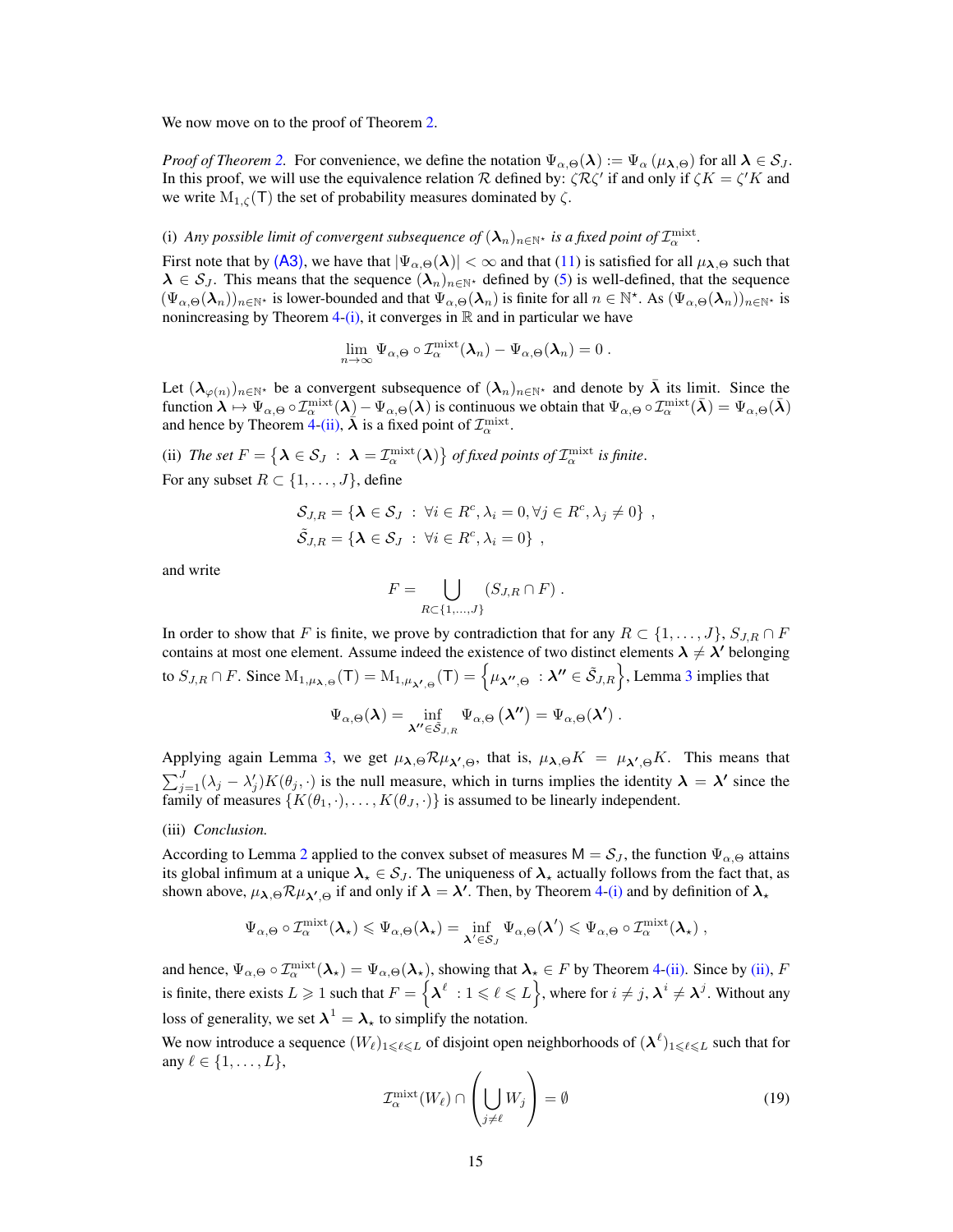This is possible since  $\mathcal{I}_{\alpha}^{\text{mixt}}(\lambda^{\ell}) = \lambda^{\ell}$  and  $\lambda \mapsto \mathcal{I}_{\alpha}^{\text{mixt}}(\lambda)$  is continuous.

By [\(i\)](#page-14-1), the set F contains all the possible limits of any subsequence of  $(\lambda_n)_{n\in\mathbb{N}^*}$ . As a consequence, there exists  $N > 0$  such that for all  $n \ge N$ ,  $\lambda_n \in \bigcup_{1 \le \ell \le L} W_{\ell}$ . Combining with [\(19\)](#page-14-2), there exists  $\ell \in \{1, \ldots, L\}$  such that for all  $n \geq N$ ,  $\lambda_n \in W_\ell$ . Therefore  $\lambda^\ell$  is the only possible limit of any convergent subsequence of  $(\lambda_n)_{n \in \mathbb{N}^*}$  and as a consequence,  $\lim_{n \to \infty} \lambda_n = \lambda^{\ell}$ .

Thus, the sequence  $(\mu_{\lambda_n,\Theta})_{n\in\mathbb{N}^*}$  weakly converges to  $\mu_{\lambda^\ell,\Theta}$  as  $n\to\infty$  and Theorem [1](#page-3-1) can be applied. Since  $\lambda_1 \in S_J^+$  $\lambda_1 \in S_J^+$  $\lambda_1 \in S_J^+$ , we have  $M_{1,\mu_{\lambda_1,\Theta}}(T) = \{ \mu_{\lambda',\Theta} : \lambda' \in S_J \}$  and Theorem 1[-\(iii\)](#page-3-5) then shows that  $\mu_{\boldsymbol{\lambda}^{\ell},\Theta}$  is the global arginf of  $\Psi_{\alpha}$  over all  $\left\{\mu_{\boldsymbol{\lambda}',\Theta}\ : \boldsymbol{\lambda}'\in \mathcal{S}_J\right\}$ . Therefore,  $\ell=1,$  i.e.,  $\boldsymbol{\lambda}^{\ell}=\boldsymbol{\lambda}^1=\boldsymbol{\lambda}_\star$ and

$$
\Psi_{\alpha,\Theta}(\boldsymbol{\lambda}_{\star}) = \inf_{\boldsymbol{\lambda}' \in \mathcal{S}_J} \Psi_{\alpha,\Theta}(\boldsymbol{\lambda}') .
$$

 $\Box$ 

#### <span id="page-15-1"></span>B.3 The Power Descent for mixture models: practical version

The algorithm below provides one possible approximated version of the Power Descent algorithm, where we have set  $\Gamma(v) = [(\alpha - 1)v + 1]^{\frac{\eta}{1-\alpha}}$  with  $\eta \in (0,1]$ .

Algorithm 3: *Practical version of the Power Descent for mixture models*

<span id="page-15-0"></span>**Input:**  $p$ : measurable positive function,  $K$ : Markov transition kernel,  $M$ : number of samples,  $\Theta = {\theta_1, \ldots, \theta_J} \subset \mathsf{T}$ : parameter set,  $\Gamma(v) = [(\alpha - 1)v + 1]^{\frac{\eta}{1 - \alpha}}$  with  $\eta \in (0, 1], N$ : total number of iterations. **Output:** Optimised weights  $\lambda$ . Set  $\lambda = [\lambda_{1,1}, \ldots, \lambda_{J,1}].$ for  $n = 1 \ldots N$  do Sampling step : Draw independently M samples  $Y_1, \ldots, Y_M$  from  $\mu_{\lambda,\Theta} k$ . Expectation step : Compute  $B_{\lambda} = (b_j)_{1 \leq j \leq J}$  where for all  $j = 1 \dots J$  $b_j = \frac{1}{\sqrt{2}}$ M  $\sum^M$  $m=1$  $k(\theta_j,Y_m)$  $\frac{\kappa(v_j,1_{m})}{\mu_{\boldsymbol{\lambda},\Theta}k(Y_m)}f'_{\alpha}$  $\mu_{\lambda,\Theta}k(Y_m)$  $p(Y_m)$  $\setminus$ and deduce  $W_{\lambda} = (\lambda_j \Gamma(b_j + \kappa))_{1 \leq j \leq J}$  and  $w_{\lambda} = \sum_{j=1}^{J} \lambda_j \Gamma(b_j + \kappa)$ . Iteration step : Set  $\boldsymbol{\lambda} \leftarrow \frac{1}{\boldsymbol{\lambda}}$  $\frac{1}{w_{\boldsymbol{\lambda}}}W_{\boldsymbol{\lambda}}$ 

# C

#### <span id="page-15-2"></span>C.1 Proof of Proposition [1](#page-5-1)

We first state  $(D_1)$ , which summarises the necessary convergence and differentiability assumptions needed in the proof of proposition [1.](#page-5-1)

<span id="page-15-3"></span>
$$
\textbf{(D1)} \quad \textbf{(i) we have } \int_{\mathsf{Y}} \sup_{\theta \in \mathsf{T}} k(\theta, y) \times \sup_{\theta' \in \mathsf{T}} \left( \tfrac{k(\theta', y)}{p(y)} \right)^{\alpha - 1} \nu(\mathrm{d}y) < \infty;
$$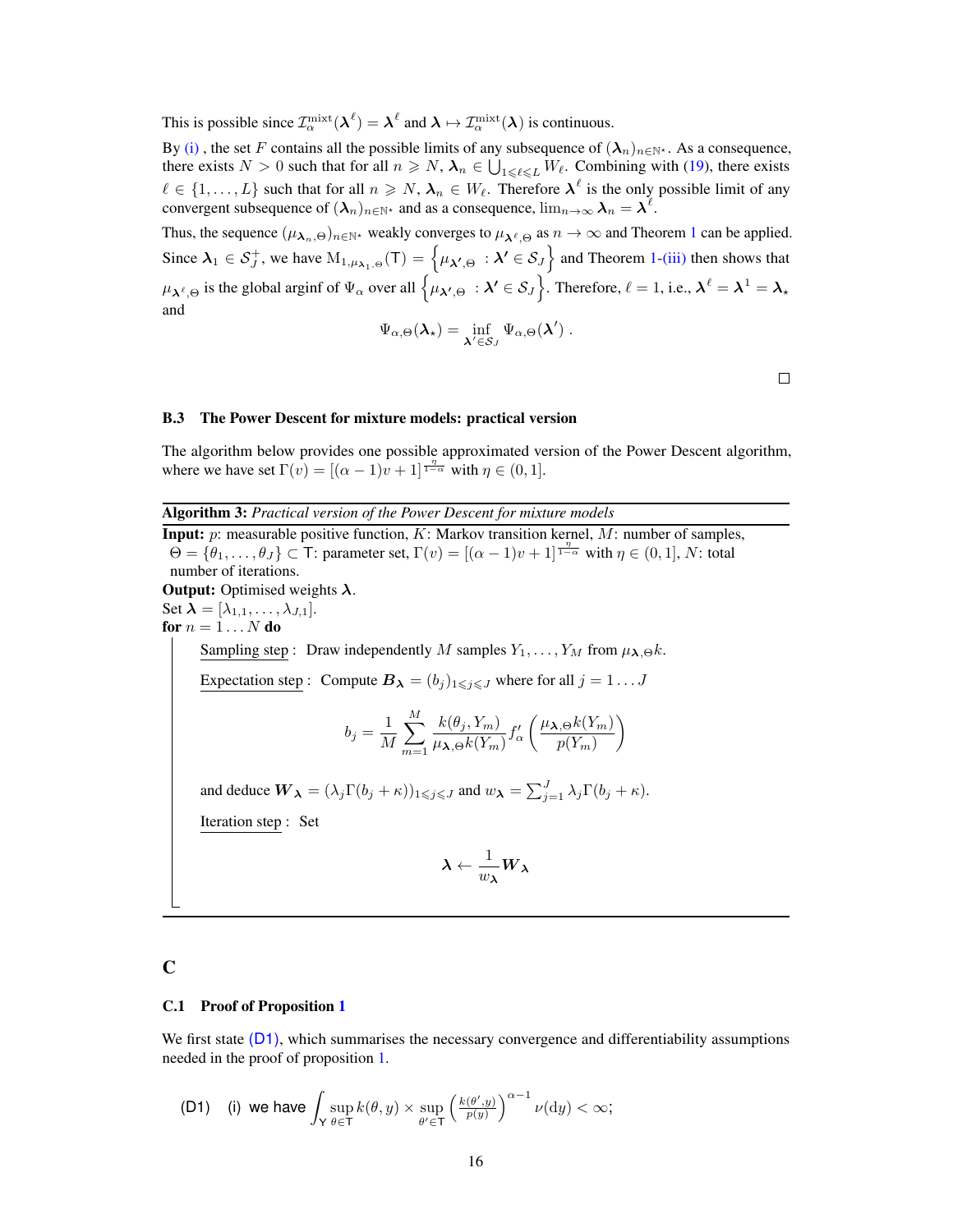<span id="page-16-2"></span>(ii) we have 
$$
\int_{\mathsf{Y}} \sup_{\theta \in \mathsf{T}} k(\theta, y) \times \sup_{\theta' \in \mathsf{T}} \left| \log \left( \frac{k(\theta', y)}{p(y)} \right) \right| \times \sup_{\theta'' \in \mathsf{T}} \left( \frac{k(\theta'', y)}{p(y)} \right)^{\alpha - 1} \nu(\mathrm{d}y) < \infty;
$$
 (iii) we have  $\int_{\mathsf{Y}} \inf_{\theta \in \mathsf{T}} k(\theta, y) \times \inf_{\theta' \in \mathsf{T}} \left( \frac{k(\theta', y)}{p(y)} \right)^{\alpha - 1} \nu(\mathrm{d}y) > 0.$ 

<span id="page-16-0"></span>Note that these assumptions are mild if we assume that  $T$  is a compact metric space, which is generally the case. Assumption  $(D1)$ [-\(iii\)](#page-16-0) is only required when  $\alpha > 1$  to ensure that the quantity  $[(\alpha-1)(b_{\mu,\alpha}+\kappa)+1]^{\frac{n}{1-\alpha}}$  is bounded from above. This assumption could also be replaced by the assumption that  $\kappa$  is such that  $(\alpha - 1)\kappa > 0$ .

*Proof of proposition* [1.](#page-5-1) For all  $\theta \in T$ , the Dominated Convergence Theorem and [\(D1\)](#page-16-0)[-\(i\)](#page-15-3) yield

$$
\lim_{\alpha \to 1} (\alpha - 1)(b_{\mu,\alpha}(\theta) + \kappa) + 1 = \lim_{\alpha \to 1} \int_{\mathsf{Y}} k(\theta, y) \left( \frac{\mu k(y)}{p(y)} \right)^{\alpha - 1} \nu(\mathrm{d}y) + 0 = 1.
$$

Then, using  $(D1)$ [-\(ii\)](#page-16-2) we have that for all  $\theta \in T$ ,

$$
\lim_{\alpha \to 1} \left[ (\alpha - 1)(b_{\mu,\alpha}(\theta) + \kappa) + 1 \right]^{\frac{\eta}{1-\alpha}} = \exp \left( \lim_{\alpha \to 1} -\eta \frac{\log \left[ (\alpha - 1)(b_{\mu,\alpha}(\theta) + \kappa) + 1 \right]}{\alpha - 1} \right)
$$
\n
$$
= \exp \left( \lim_{\alpha \to 1} -\eta \frac{\int_{\mathsf{Y}} k(\theta, y) \left( \frac{\mu k(y)}{p(y)} \right)^{\alpha - 1} \log \left( \frac{\mu k(y)}{p(y)} \right) \nu(\mathrm{d}y) + \kappa}{\int_{\mathsf{Y}} k(\theta, y) \left( \frac{\mu k(y)}{p(y)} \right)^{\alpha - 1} \nu(\mathrm{d}y) + (\alpha - 1)\kappa} \right)
$$
\n
$$
= \exp \left[ -\eta \int_{\mathsf{Y}} k(\theta, y) \log \left( \frac{\mu k(y)}{p(y)} \right) \nu(\mathrm{d}y) \right] \exp \left( -\eta \kappa \right)
$$

In addition, by the Dominated Convergence Theorem (and  $(D1)$ [-\(iii\)](#page-16-0) when  $\alpha > 1$ ), we have

$$
\lim_{\alpha \to 1} \mu\left( [(\alpha - 1)(b_{\mu,\alpha} + \kappa) + 1]^{\frac{\eta}{1-\alpha}} \right) = \mu\left( \exp\left[ -\eta \int_{\mathsf{Y}} k(\cdot,y) \log\left( \frac{\mu k(y)}{p(y)} \right) \nu(\mathrm{d}y) \right] \right) \exp\left( -\eta \kappa \right) .
$$

Thus,

$$
\lim_{\alpha \to 1} [\mathcal{I}_{\alpha}(\mu)](h) = \int_{\mathsf{T}} \frac{\mu(\mathrm{d}\theta)h(\theta)e^{-\eta\int_{\mathsf{Y}} k(\theta,y)\log\left(\frac{\mu k(y)}{p(y)}\right)\nu(\mathrm{d}y)}}{\mu\left(e^{-\eta\int_{\mathsf{Y}} k(\cdot,y)\log\left(\frac{\mu k(y)}{p(y)}\right)\nu(\mathrm{d}y)}\right)} = [\mathcal{I}_{1}(\mu)](h) .
$$

#### <span id="page-16-1"></span>C.2 Derivation of the update formula for the Renyi Descent

For all  $\alpha \in \mathbb{R} \setminus \{0,1\}$  and  $\kappa$  such that  $(\alpha - 1)\kappa \geqslant 0$ , we are interested applying the Entropic Mirror Descent algorithm to the following objective function

$$
\Psi_{\alpha}^{AR}(\mu) := \frac{1}{\alpha(\alpha-1)} \log \left( \int_{\mathsf{Y}} \mu k(y)^{\alpha} p(y)^{1-\alpha} \nu(\mathrm{d}y) + (\alpha-1)\kappa \right)
$$

**Lemma 4.** *Assume* [\(A1\)](#page-2-3). The gradient of  $\Psi_{\alpha}^{AR}(\mu)$  is given by  $\theta \mapsto \frac{b_{\mu,\alpha}(\theta) + 1/(\alpha-1)}{(\alpha-1)(\mu(b_{\mu,\alpha}) + \kappa) + 1}$ .

*Proof.* Let  $\varepsilon > 0$  be small and let  $\mu, \mu' \in M_1(T)$ . Then,

$$
\Psi_{\alpha}^{AR}(\mu + \varepsilon \mu') = \frac{1}{\alpha(\alpha - 1)} \log \left( \int_{\mathsf{Y}} [( \mu + \varepsilon \mu') k(y) ]^{\alpha} p(y)^{1 - \alpha} \nu(\mathrm{d}y) + (\alpha - 1) \kappa \right)
$$

$$
= \frac{1}{\alpha(\alpha - 1)} \log \left( \int_{\mathsf{Y}} \mu k(y)^{\alpha} \left[ 1 + \alpha \varepsilon \frac{\mu' k(y)}{\mu k(y)} \right] p(y)^{1 - \alpha} \nu(\mathrm{d}y) + (\alpha - 1) \kappa + o(\varepsilon) \right)
$$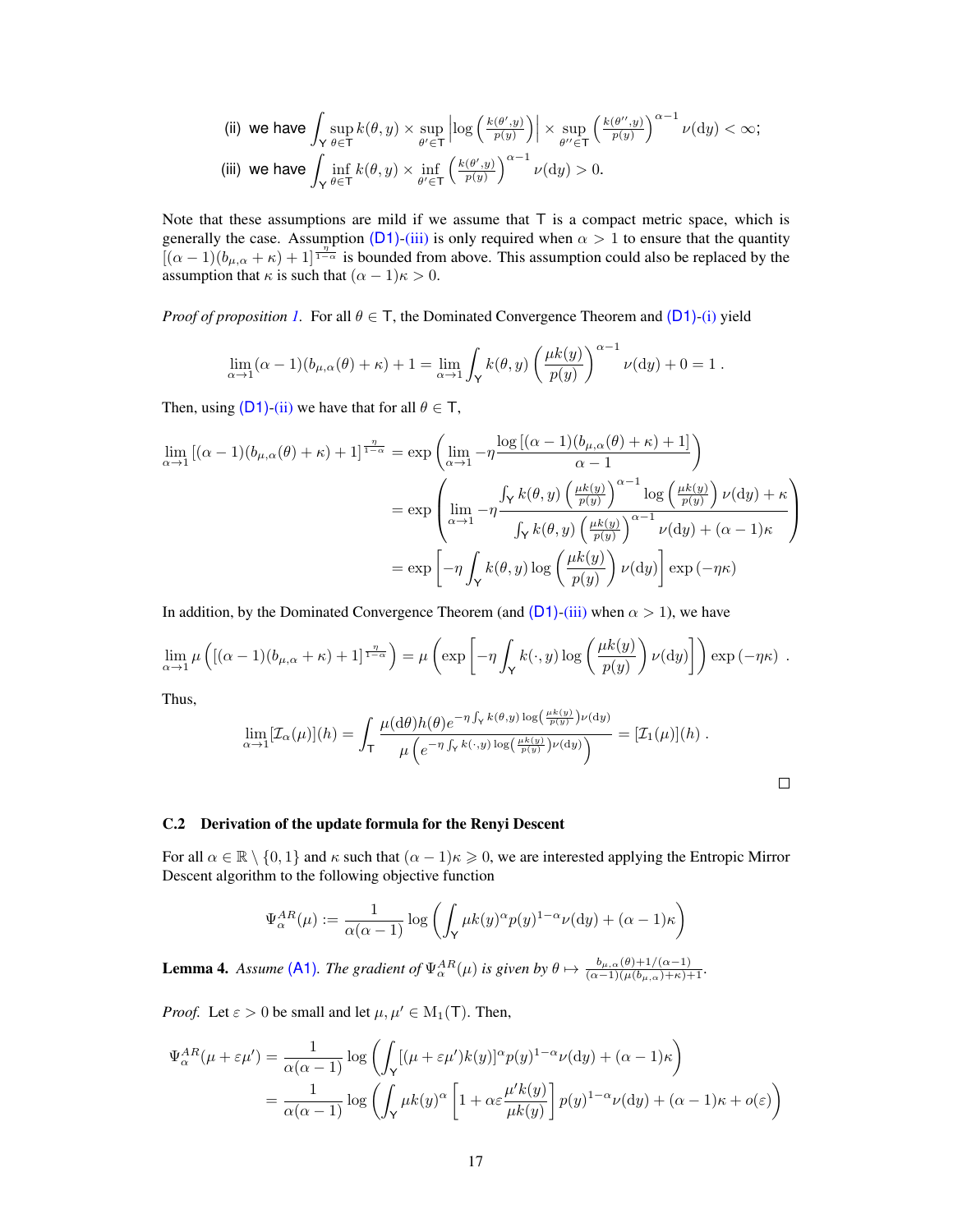where we used that  $(1 + u)^{\alpha} = 1 + \alpha u + o(u)$  as  $u \to 0$ . Thus,

$$
\Psi_{\alpha}^{AR}(\mu + \varepsilon \mu') = \Psi_{\alpha}^{AR}(\mu) + \frac{1}{\alpha(\alpha - 1)} \log \left( 1 + \alpha \varepsilon \frac{\int_{\mathsf{Y}} \mu' k(y) \left( \frac{\mu k(y)}{p(y)} \right)^{\alpha - 1} \nu(\mathrm{d}y)}{\int_{\mathsf{Y}} \mu k(y)^{\alpha} p(y)^{1 - \alpha} \nu(\mathrm{d}y) + (\alpha - 1)\kappa} + o(\varepsilon) \right)
$$
\n
$$
= \Psi_{\alpha}^{AR}(\mu) + \varepsilon \frac{1}{\alpha - 1} \frac{\int_{\mathsf{Y}} \mu' k(y) \left( \frac{\mu k(y)}{p(y)} \right)^{\alpha - 1} \nu(\mathrm{d}y)}{\int_{\mathsf{Y}} \mu k(y)^{\alpha} p(y)^{1 - \alpha} \nu(\mathrm{d}y) + (\alpha - 1)\kappa} + o(\varepsilon)
$$
\n
$$
= \Psi_{\alpha}^{AR}(\mu) + \varepsilon \int_{\mathsf{T}} \mu'(\mathrm{d}\theta) \frac{1}{\alpha - 1} \frac{b_{\mu,\alpha}(\theta) + 1/(\alpha - 1)}{\mu(b_{\mu,\alpha}) + \kappa + 1/(\alpha - 1)} + o(\varepsilon)
$$
\nusing that  $\log(1 + u) = u + o(u)$  as  $u \to 0$ .

using that  $log(1 + u) = u + o(u)$  as  $u \to 0$ .

Consequently, the iterative update formula for the Entropic Mirror Descent applied to the objective function  $\Psi_{\alpha}^{AR}$  is given by

$$
\mu_{n+1}(\mathrm{d}\theta) = \mu_n(\mathrm{d}\theta) \frac{e^{-\frac{\eta}{\alpha-1}\frac{b_{\mu_n,\alpha}(\theta)}{\mu_n(b_{\mu_n,\alpha})+\kappa+1/(\alpha-1)}}}{\mu_n(e^{-\frac{\eta}{\alpha-1}\frac{b_{\mu_n,\alpha}}{\mu_n(b_{\mu_n,\alpha})+\kappa+1/(\alpha-1)}})}, \quad n \in \mathbb{N}^*.
$$

#### <span id="page-17-1"></span>C.3 Proof of Theorem [3](#page-6-0)

As we shall see, the proof can be adapted from the proof of [\[17,](#page-10-7) Theorem 2]. For all  $\mu \in M_1(T)$ , we will use the notation

$$
\mathcal{I}_{\alpha}^{AR}(\mu)(d\theta) = \frac{\mu(d\theta) \exp\left[-\eta \frac{b_{\mu,\alpha}(\theta)}{(\alpha-1)(\mu(b_{\mu,\alpha})+\kappa)+1}\right]}{\mu\left(\exp\left[-\eta \frac{b_{\mu,\alpha}}{(\alpha-1)(\mu_n(b_{\mu,\alpha})+\kappa)+1}\right]\right)}
$$

to designate the one-step transition of the Renyi Descent algorithm. Note in passing that for all  $\kappa' \in \mathbb{R}$ , this definition can also be rewritten under the form

$$
\mathcal{I}_{\alpha}^{AR}(\mu)(\mathrm{d}\theta) = \frac{\mu(\mathrm{d}\theta)\exp\left[-\eta \frac{b_{\mu,\alpha}(\theta)}{(\alpha-1)(\mu(b_{\mu,\alpha})+\kappa)+1}+\kappa'\right]}{\mu\left(\exp\left[-\eta \frac{b_{\mu,\alpha}}{(\alpha-1)(\mu_n(b_{\mu,\alpha})+\kappa)+1}+\kappa'\right]\right)}.
$$

We also define

<span id="page-17-0"></span>
$$
L_{\alpha,2} = \eta^{-1} \sup_{\theta \in \mathsf{T}, \mu \in \mathcal{M}_1(\mathsf{T})} [(\alpha - 1)(b_{\mu,\alpha}(\theta) + \kappa) + 1]
$$
  
\n
$$
L = \eta^2 \sup_{v \in \text{Dom}_{\alpha}^{AR}} e^{-\eta v}
$$
  
\n
$$
L_{\alpha,3} = \sup_{v \in \text{Dom}_{\alpha}^{AR}} e^{\eta v}
$$
  
\n
$$
L_{\alpha,1} = \inf_{v \in \text{Dom}_{\alpha}^{AR}} \{1 - \eta(\alpha - 1)(v - \kappa')\} \times \eta \inf_{v \in \text{Dom}_{\alpha}^{AR}} e^{-\eta v}.
$$
 (20)

#### C.3.1 Recalling [\[17,](#page-10-7) Lemma 5]

Let  $(\zeta, \mu)$  be a couple of probability measures where  $\zeta$  is dominated by  $\mu$  which we denote by  $\zeta \preceq \mu$ and define

$$
A_{\alpha} := \int_{\mathsf{Y}} \nu(\mathrm{d}y) \int_{\mathsf{T}} \mu(\mathrm{d}\theta) k(\theta, y) f_{\alpha}'\left(\frac{g(\theta)\mu k(y)}{p(y)}\right) [1 - g(\theta)], \qquad (21)
$$

<span id="page-17-2"></span>where g is the density of  $\zeta$  w.r.t  $\mu$ , i.e.  $\zeta(d\theta) = \mu(d\theta)g(\theta)$ . We recall [\[17,](#page-10-7) Lemma [5](#page-17-2)] in Lemma 5 below.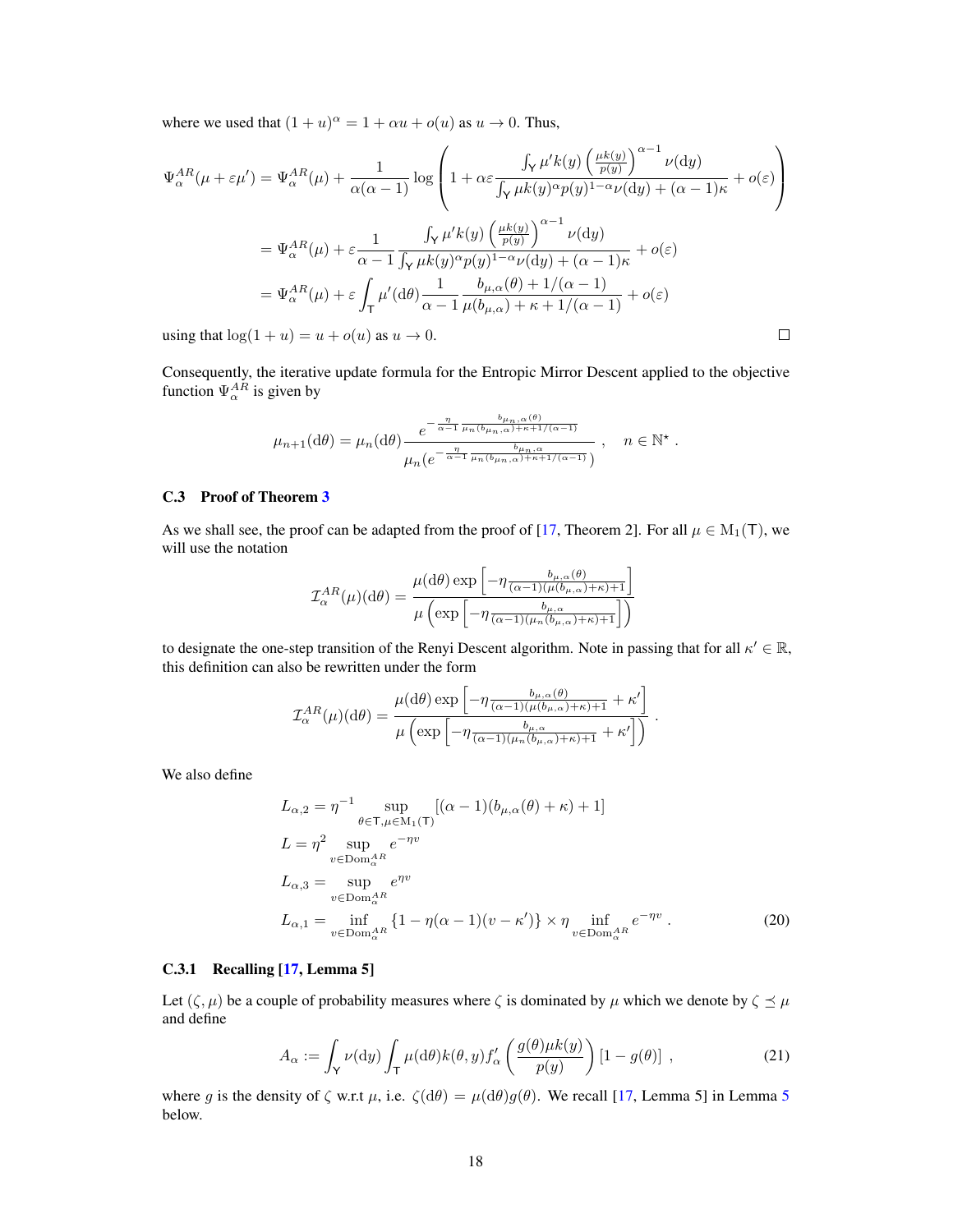<span id="page-18-0"></span>**Lemma 5.** *[\[17,](#page-10-7) Lemma 5] Assume* [\(A1\)](#page-2-3)*. Then, for all*  $\mu, \zeta \in M_1(T)$  *such that*  $\zeta \leq \mu$  *and*  $\Psi_\alpha(\mu) < \infty$ *, we have*

<span id="page-18-1"></span>
$$
A_{\alpha} \leqslant \Psi_{\alpha}(\mu) - \Psi_{\alpha}(\zeta) \tag{22}
$$

*Moreover, equality holds in* [\(22\)](#page-18-0) *if and only if*  $\zeta = \mu$ *.* 

#### C.3.2 Adaptation of [\[17,](#page-10-7) Theorem 1]

<span id="page-18-3"></span>**Lemma 6.** Assume [\(A1\)](#page-2-3) and [\(A4\)](#page-6-1). Let  $\alpha \in \mathbb{R} \setminus \{1\}$ , let  $\kappa$  be such that  $(\alpha - 1)\kappa \geq 0$  and let  $\mu \in M_1(\mathsf{T})$ *be such that*

$$
0 < \mu \left\{ \exp \left( -\eta \frac{b_{\mu,\alpha} + 1/(\alpha - 1)}{(\alpha - 1)(\mu(b_{\mu,\alpha}) + \kappa) + 1} \right) \right\} < \infty \tag{23}
$$

*holds and*  $\Psi_{\alpha}(\mu) < \infty$ . *Then, the two following assertions hold.* 

- *(i) We have*  $\Psi_{\alpha} \circ \mathcal{I}_{\alpha}^{AR}(\mu) \leq \Psi_{\alpha}(\mu)$ *.*
- (*ii*) We have  $\Psi_{\alpha} \circ \mathcal{I}_{\alpha}^{AR}(\mu) = \Psi_{\alpha}(\mu)$  *if and only if*  $\mu = \mathcal{I}_{\alpha}^{AR}(\mu)$ *.*

*Proof.* The proof builds on the proof of [\[17,](#page-10-7) Theorem 1] in the particular case  $\alpha \in \mathbb{R} \setminus \{1\}$ . Indeed, in this case,

$$
A_{\alpha} = \int_{\mathsf{Y}} \nu(\mathrm{d}y) \int_{\mathsf{T}} \mu(\mathrm{d}\theta) k(\theta, y) \frac{1}{\alpha - 1} \left[ \left( \frac{g(\theta)\mu k(y)}{p(y)} \right)^{\alpha - 1} - 1 \right] [1 - g(\theta)]
$$
  
= 
$$
\int_{\mathsf{Y}} \nu(\mathrm{d}y) \int_{\mathsf{T}} \mu(\mathrm{d}\theta) k(\theta, y) \frac{1}{\alpha - 1} \left( \frac{\mu k(y)}{p(y)} \right)^{\alpha - 1} g(\theta)^{\alpha - 1} [1 - g(\theta)]
$$
  
= 
$$
\int_{\mathsf{T}} \mu(\mathrm{d}\theta) \left[ b_{\mu,\alpha}(\theta) + \frac{1}{\alpha - 1} \right] g(\theta)^{\alpha - 1} [1 - g(\theta)].
$$

so that

$$
A_{\alpha} = \left[ (\alpha - 1)(\mu(b_{\mu,\alpha}) + \kappa) + 1 \right] \times \int_{\mathsf{T}} \mu(\mathrm{d}\theta) \frac{b_{\mu,\alpha}(\theta) + \frac{1}{\alpha - 1}}{(\alpha - 1)(\mu(b_{\mu,\alpha}) + \kappa) + 1} g(\theta)^{\alpha - 1} \left[ 1 - g(\theta) \right]
$$

where  $(\alpha - 1)(\mu(b_{\mu,\alpha}) + \kappa) + 1 > 0$  under [\(A1\)](#page-2-3). Set

$$
g = \tilde{\Gamma} \circ \left( \frac{b_{\mu,\alpha} + 1/(\alpha - 1)}{(\alpha - 1)(\mu(b_{\mu,\alpha}) + \kappa) + 1} \right)
$$

where for all  $v \in Dom_{\alpha}^{AR}$ ,

$$
\tilde{\Gamma}(v) = \frac{e^{-\eta v}}{\mu \left\{ \exp \left( -\eta \frac{b_{\mu,\alpha} + 1/(\alpha - 1)}{(\alpha - 1)(\mu(b_{\mu,\alpha}) + \kappa) + 1} - \eta \kappa' \right) \right\}}.
$$

Finally, let us consider the probability space  $(T, \mathcal{T}, \mu)$  and let V be the random variable

<span id="page-18-2"></span>
$$
V(\theta) = \frac{b_{\mu,\alpha}(\theta) + 1/(\alpha - 1)}{(\alpha - 1)(\mu(b_{\mu,\alpha}) + \kappa) + 1} + \kappa'.
$$

Then, we have  $\mathbb{E}[1 - \tilde{\Gamma}(V)] = 0$  and we can write

$$
A_{\alpha} = [(\alpha - 1)(\mu(b_{\mu,\alpha}) + \kappa) + 1] \times \mathbb{E}[(V - \kappa')\tilde{\Gamma}^{\alpha - 1}(V)(1 - \tilde{\Gamma}(V))]
$$
  
= 
$$
[(\alpha - 1)(\mu(b_{\mu,\alpha}) + \kappa) + 1] \times \mathbb{C}\text{ov}((V - \kappa')\tilde{\Gamma}^{\alpha - 1}(V), 1 - \tilde{\Gamma}(V)).
$$
 (24)

Under [\(A4\)](#page-6-1) with  $\alpha \in \mathbb{R} \setminus \{1\}$ ,  $v \mapsto (v - \kappa') \tilde{\Gamma}^{\alpha - 1}(v)$  and  $v \mapsto 1 - \tilde{\Gamma}(v)$  are increasing on  $\text{Dom}_{\alpha}^{AR}$  which implies  $\mathbb{C}\text{ov}(V\tilde{\Gamma}^{\alpha-1}(V), 1 - \tilde{\Gamma}(V)) \ge 0$  and thus  $A_{\alpha} \ge 0$  since  $(\alpha - 1)(\mu(b_{\mu,\alpha}) + \kappa) + 1 > 0$ .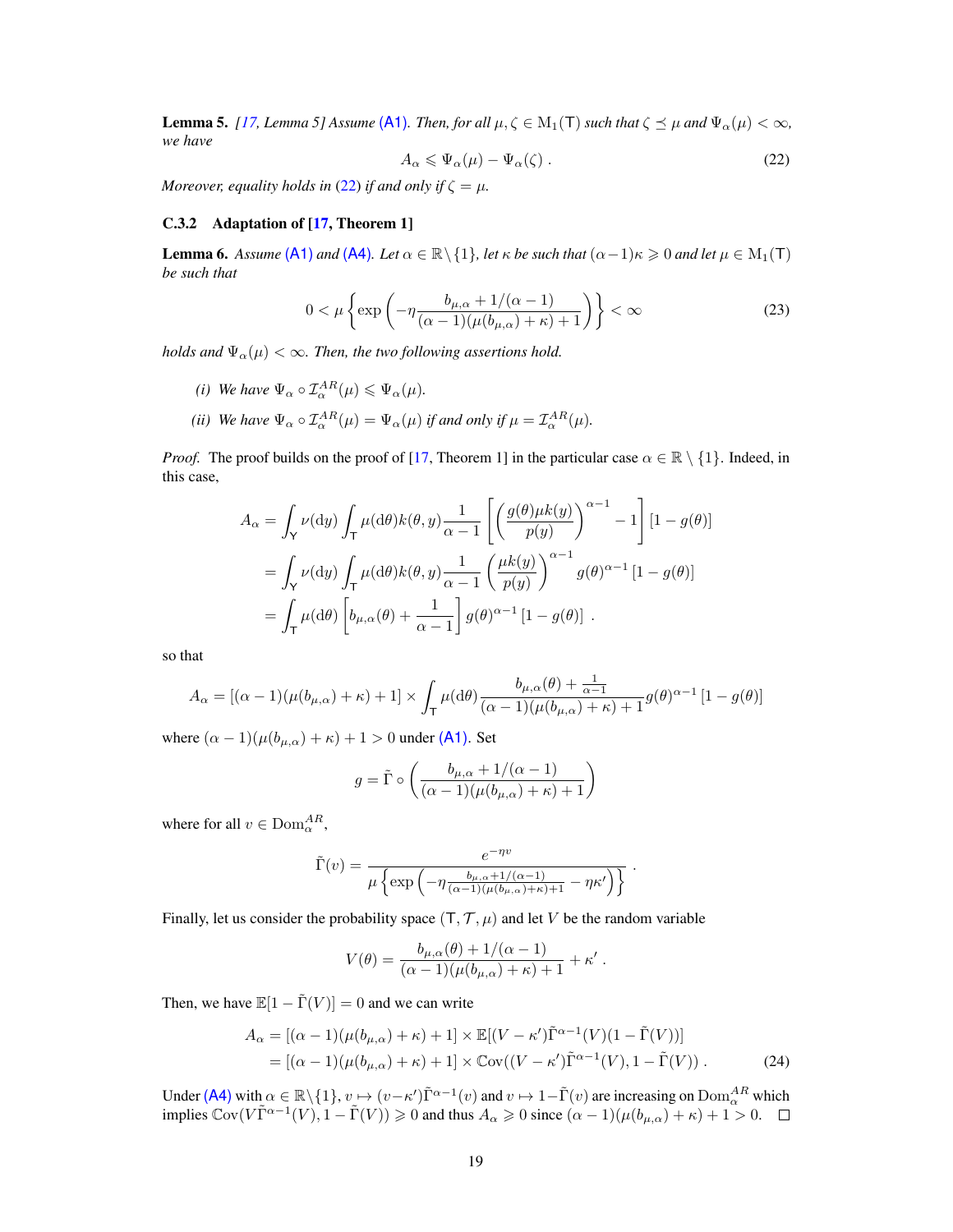#### C.3.3 Adaptation of [\[17,](#page-10-7) Lemma 6]

<span id="page-19-0"></span>Consider the probability space  $(T, \mathcal{T}, \mu)$  and denote by  $\mathbb{V}ar_{\mu}$  the associated variance operator. **Lemma 7.** Assume [\(A1\)](#page-2-3) and [\(A4\)](#page-6-1). Let  $\alpha \in \mathbb{R} \setminus \{1\}$ , let  $\kappa$  be such that  $(\alpha - 1)\kappa > 0$ , and let  $\mu \in M_1(\mathsf{T})$  *be such that* [\(23\)](#page-18-1) *holds and*  $\Psi_\alpha(\mu) < \infty$ *. Then,* 

$$
\frac{(\alpha-1)\kappa L_{\alpha,1}}{2}\mathbb{V}\text{ar}_{\mu}\left(\frac{b_{\mu,\alpha}+1/(\alpha-1)}{(\alpha-1)(\mu(b_{\mu,\alpha})+\kappa)+1}\right) \leq \Psi_{\alpha}(\mu) - \Psi_{\alpha} \circ \mathcal{I}_{\alpha}^{AR}(\mu) ,\qquad(25)
$$

*where*

<span id="page-19-1"></span>
$$
L_{\alpha,1} := \inf_{v \in \text{Dom}_{\alpha}^{AR}} \{1 - \eta(\alpha - 1)(v - \kappa')\} \times \inf_{v \in \text{Dom}_{\alpha}^{AR}} \eta e^{-\eta v} .
$$

*Proof.* The proof of Lemma [7](#page-19-0) builds on the proof of [\[17,](#page-10-7) Lemma 6], which can be found in the supplementary material of [\[17\]](#page-10-7). Using [\(24\)](#page-18-2) combined with the fact that under [\(A1\)](#page-2-3),  $(\alpha - 1)(\mu(b_{\mu,\alpha}) +$  $\kappa$ ) + 1 >  $(\alpha - 1)\kappa$  > 0

$$
A_{\alpha} = [(\alpha - 1)(\mu(b_{\mu,\alpha}) + \kappa) + 1] \times \mathbb{C}\text{ov}((V - \kappa')\tilde{\Gamma}^{\alpha - 1}(V), 1 - \tilde{\Gamma}(V))
$$
  
> (\alpha - 1)\kappa \times \mathbb{C}\text{ov}((V - \kappa')\tilde{\Gamma}^{\alpha - 1}(V), 1 - \tilde{\Gamma}(V))

Furthermore,

$$
\begin{split} \mathbb{C}\text{ov}((V-\kappa')\tilde{\Gamma}^{\alpha-1}(V),1-\tilde{\Gamma}(V)) \\ &= \frac{1}{2}\mathbb{E}\left[((U-\kappa')\tilde{\Gamma}^{\alpha-1}(U)-(V-\kappa')\tilde{\Gamma}^{\alpha-1}(V))(-\tilde{\Gamma}(U)+\tilde{\Gamma}(V))\right] \\ &= \frac{1}{2}\mathbb{E}\left[\frac{(U-\kappa')\tilde{\Gamma}^{\alpha-1}(U)-(V-\kappa')\tilde{\Gamma}^{\alpha-1}(V)}{U-V}-\frac{\tilde{\Gamma}(U)+\tilde{\Gamma}(V)}{U-V}(U-V)^{2}\right] \\ &\geqslant \frac{L_{\alpha,1}}{2}\mathbb{V}\text{ar}_{\mu}\left(\frac{b_{\mu,\alpha}+1/(\alpha-1)}{(\alpha-1)(\mu(b_{\mu,\alpha})+\kappa)+1}\right) \end{split}
$$
 we thus obtain (25).

and we thus obtain [\(25\)](#page-19-1).

#### C.3.4 Adaptation of the proof of [\[17,](#page-10-7) Theorem 2] to obtain Theorem [3](#page-6-0)

*Proof of Theorem [3.](#page-6-0)* The proof of Theorem [3](#page-6-0) builds on the proof of [\[17,](#page-10-7) Theorem 2], which can be found in the supplementary material of [\[17\]](#page-10-7). We prove the assertions successively.

[\(i\)](#page-6-2) The proof of (i) simply consists in verifying that we can apply Lemma [6.](#page-18-3) For all  $\mu \in M_1(\mathcal{T})$ , [\(23\)](#page-18-1) with  $\mu = \mu_n$  holds for all  $n \in \mathbb{N}^*$  by assumption on  $|B|_{\infty,\alpha}$  and since at each step  $n \in \mathbb{N}^*$ , Lemma [6](#page-18-3) combined with  $\Psi_\alpha(\mu_n) < \infty$  implies that  $\Psi_\alpha(\mu_{n+1}) \leq \Psi_\alpha(\mu_n) < \infty$ , we obtain by induction that  $(\Psi_{\alpha}(\mu_n))_{n\in\mathbb{N}^*}$  is non-increasing.

(ii) Let  $n \in \mathbb{N}^*$ , set  $\Delta_n = \Psi_\alpha(\mu_n) - \Psi_\alpha(\mu^*)$  and for all  $\theta \in \mathsf{T}$ ,  $V_n(\theta) = \frac{b_{\mu_n,\alpha}(\theta) + \frac{1}{\alpha-1}}{(\alpha-1)(\mu_n(b_{\mu_n,\alpha}) + \kappa) + 1} + \kappa'$ , such that  $d\mu_{n+1} \propto e^{-\eta V_n} d\mu_n$ .

We first show that

$$
\Delta_n \leqslant L_{\alpha,2} \left[ \int_{\mathsf{T}} \log \left( \frac{\mathrm{d}\mu_{n+1}}{\mathrm{d}\mu_n} \right) \mathrm{d}\mu^* + \frac{L}{2} \mathbb{V} \mathrm{ar}_{\mu_n}(V_n) L_{\alpha,3} \right] \,. \tag{26}
$$

The convexity of  $f_\alpha$  implies that

=

$$
\Delta_n \leqslant \int_{\mathsf{T}} b_{\mu_n,\alpha} (\mathrm{d}\mu_n - \mathrm{d}\mu^\star) \n= \int_{\mathsf{T}} \left( b_{\mu_n,\alpha} + \frac{1}{\alpha - 1} \right) (\mathrm{d}\mu_n - \mathrm{d}\mu^\star)
$$
\n(27)

<span id="page-19-2"></span>
$$
=\frac{(\alpha-1)(\mu_n(b_{\mu_n,\alpha})+\kappa)+1}{\eta}\int_{\mathsf{T}}(\mu_n(\eta V_n)-\eta V_n)\mathrm{d}\mu^\star\;.\tag{28}
$$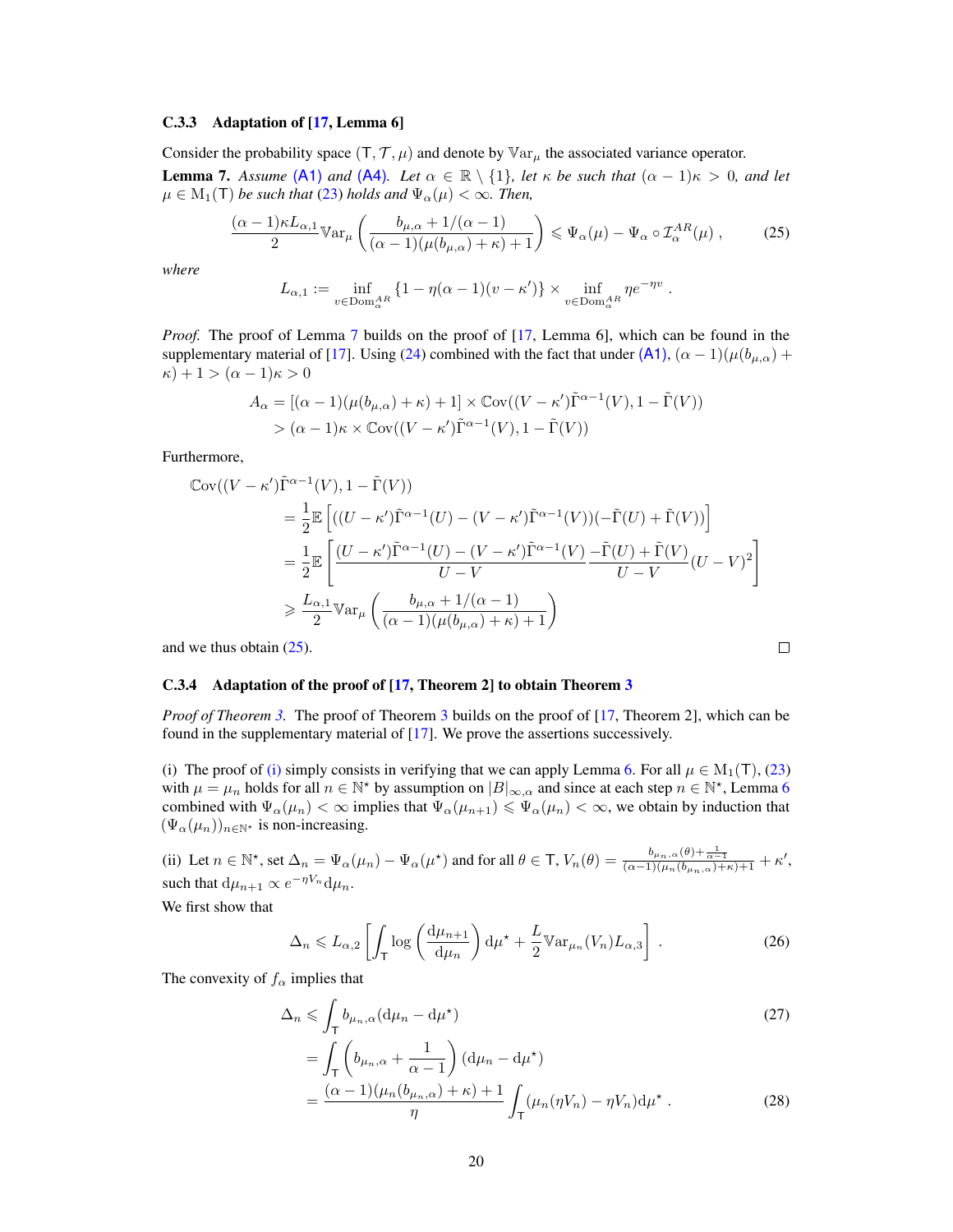Then, noting that

<span id="page-20-2"></span>
$$
-\eta V_n = \log \mu_n \left( e^{-\eta V_n} \right) + \log \left( \frac{d \mu_{n+1}}{d \mu_n} \right)
$$

we deduce

$$
\Delta_n \leq L_{\alpha,2} \int_{\mathsf{T}} \left[ \mu_n(\eta V_n) + \log \mu_n \left( e^{-\eta V_n} \right) + \log \left( \frac{\mathrm{d} \mu_{n+1}}{\mathrm{d} \mu_n} \right) \right] \mathrm{d} \mu^{\star} \,. \tag{29}
$$

Since  $v \mapsto e^{-\eta v}$  is L-smooth on  $\text{Dom}_{\alpha}^{AR}$ , for all  $\theta \in \mathsf{T}$  and for all  $n \in \mathbb{N}^*$  we can write

$$
e^{-\eta V_n(\theta)} \le e^{-\eta \mu_n(V_n)} + \eta e^{-\eta \mu_n(V_n)} (V_n(\theta) - \mu_n(V_n)) + \frac{L}{2} (V_n(\theta) - \mu_n(V_n))^2
$$

which in turn implies

$$
\mu_n(e^{-\eta V_n}) \leqslant e^{-\eta \mu_n(V_n)} + \frac{L}{2} \mathbb{V}ar_{\mu_n}(V_n) .
$$

Finally, we obtain

$$
\log \mu_n(e^{-\eta V_n}) \leqslant \log e^{-\eta \mu_n(V_n)} + \log \left(1 + \frac{L}{2} \frac{\mathbb{V}\mathrm{ar}_{\mu_n}(V_n)}{e^{-\eta \mu_n(V_n)}}\right) .
$$

Using that  $log(1 + u) \leq u$  when  $u \geq 0$  and by definition of  $L_{\alpha,3}$ , we deduce

$$
\log \mu_n(e^{-\eta V_n}) \leqslant -\eta \mu_n(V_n) + \frac{L}{2} \mathbb{V}ar_{\mu_n}(V_n) L_{\alpha,3} ,
$$

which combined with [\(29\)](#page-20-2) implies [\(26\)](#page-19-2). To conclude, we apply Lemma [7](#page-19-0) to  $g = \frac{d\mu_{n+1}}{du}$  $\frac{\mu_{n+1}}{d\mu_n}$  and combining with  $(26)$ , we obtain

$$
\Delta_n \leq L_{\alpha,2} \left[ \int_{\mathsf{T}} \log \left( \frac{d\mu_{n+1}}{d\mu_n} \right) d\mu^* + \frac{L L_{\alpha,3}}{L_{\alpha,1}(\alpha - 1)\kappa} \left( \Delta_n - \Delta_{n+1} \right) \right],
$$

where by assumption  $L_{\alpha,1}$ ,  $L_{\alpha,2}$  and  $L_{\alpha,3} > 0$ . As the r.h.s involves two telescopic sums, we deduce

$$
\frac{1}{N} \sum_{n=1}^{N} \Psi_{\alpha}(\mu_n) - \Psi_{\alpha}(\mu^*) \le \frac{L_{\alpha,2}}{N} \left[ KL(\mu^* || \mu_1) - KL(\mu^* || \mu_{N+1}) + L \frac{L_{\alpha,3}}{L_{\alpha,1}(\alpha - 1)\kappa} (\Delta_1 - \Delta_{N+1}) \right]
$$

and we recover [\(9\)](#page-6-3) using [\(i\),](#page-6-2) that  $KL(\mu^*||\mu_{N+1}) \ge 0$  and that  $\Delta_{N+1} \ge 0$ .

 $\Box$ 

#### <span id="page-20-0"></span>C.4 The Renyi Descent for mixture models: practical version

The algorithm below provides one possible approximated version of the Renyi Descent algorithm, where we have set  $\Gamma(v) = e^{-\eta v}$  with  $\eta > 0$ .

#### <span id="page-20-1"></span>C.5 Alternative Exploration step in Algorithm [2](#page-8-0)

We present here several possible alternative choices of Exploration step in Algorithm [2,](#page-8-0) beyond the one we have made in Section [5](#page-7-0) and that is based on [\[18\]](#page-10-8). Our goal here is not to discriminate between all of them, but to illustrate the generality of our approach.

Gradient Descent. One could use a Gradient Descent approach to optimise the mixture components parameters  $\{\theta_{1,t+1},\ldots,\theta_{J,t+1}\}$  in the spirit of Renyi's  $\alpha$ -divergence gradient-based methods (e.g. [\[9,](#page-9-8) [10\]](#page-10-0)) or  $\alpha$ -divergence gradient-based methods (e.g [\[11,](#page-10-1) [12\]](#page-10-2)).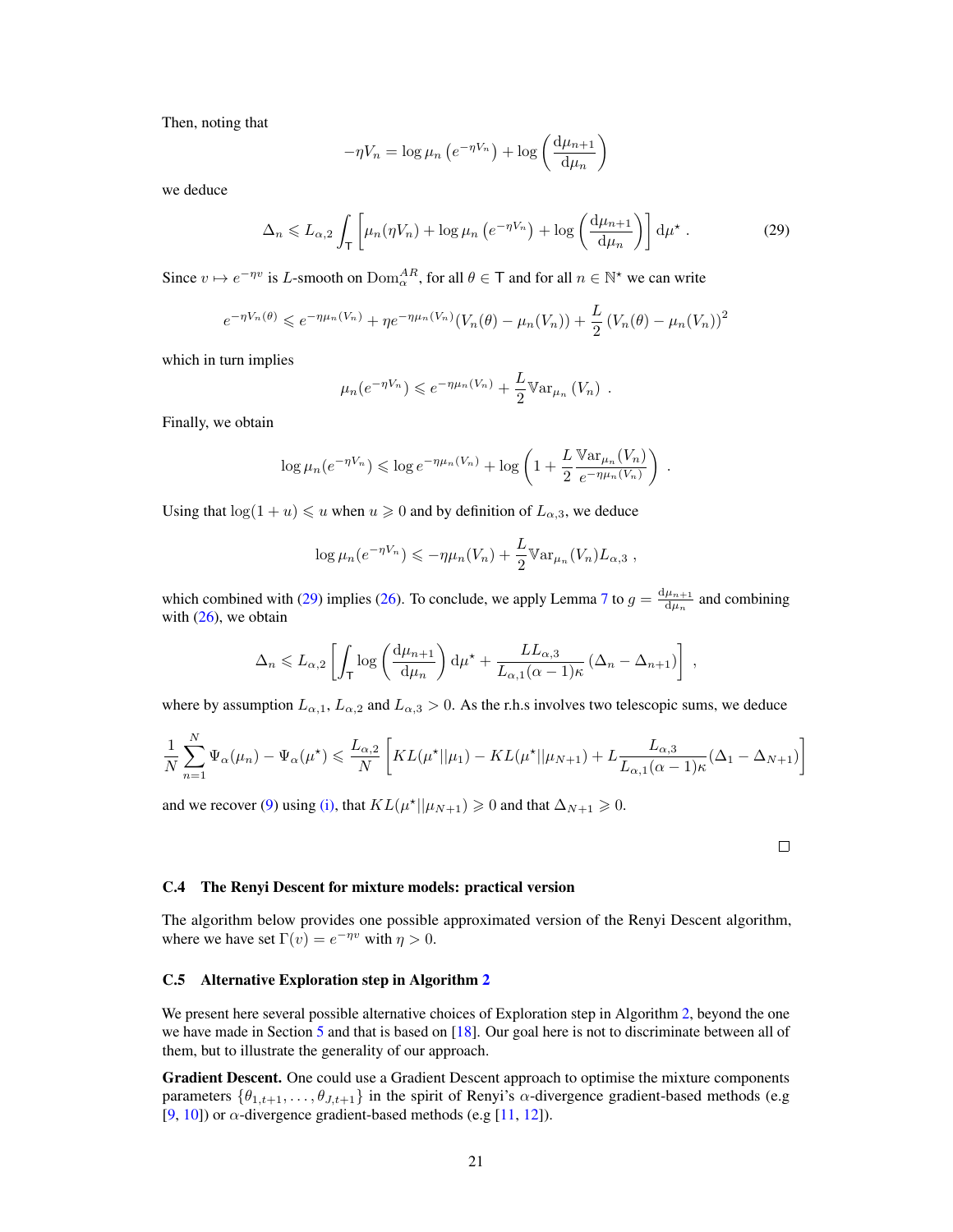Algorithm 4: *Practical version of the Renyi Descent for mixture models*

<span id="page-21-0"></span>**Input:**  $p$ : measurable positive function,  $K$ : Markov transition kernel,  $M$ : number of samples,  $\Theta = \{\theta_1, \ldots, \theta_J\} \subset \mathsf{T}$ : parameter set,  $\Gamma(v) = e^{-\eta v}$  with  $\eta > 0$ , N: total number of iterations. **Output:** Optimised weights  $\lambda$ .

Set  $\lambda = [\lambda_{1,1}, \ldots, \lambda_{J,1}].$ for  $n = 1 \dots N$  do

Sampling step : Draw independently M samples  $Y_1, \ldots, Y_M$  from  $\mu_{\lambda,\Theta} k$ .

Expectation step: Compute  $B_{\lambda} = (b'_j)_{1 \leq j \leq J}$  where for all  $j = 1...J$ 

$$
b_j = \frac{1}{M} \sum_{m=1}^{M} \frac{k(\theta_j, Y_m)}{\mu_{\lambda, \Theta} k(Y_m)} f_{\alpha}' \left( \frac{\mu_{\lambda, \Theta} k(Y_m)}{p(Y_m)} \right)
$$

and for all  $j=1\dots J$ 

$$
b'_j = \frac{b_j}{(\alpha - 1)(\sum_{\ell=1}^J b_\ell + \kappa) + 1}
$$

and deduce  $W_{\lambda} = (\lambda_j \Gamma(b'_j + \kappa'))_{1 \leq j \leq J}$  and  $w_{\lambda} = \sum_{j=1}^{J} \lambda_j \Gamma(b'_j + \kappa').$ 

Iteration step : Set

<span id="page-21-1"></span>
$$
\boldsymbol{\lambda} \leftarrow \frac{1}{w_{\boldsymbol{\lambda}}} \boldsymbol{W}_{\boldsymbol{\lambda}}
$$

**The particular case**  $\alpha \in [0, 1)$ . Following [\[18\]](#page-10-8), if we consider the specific case  $\alpha \in [0, 1)$  another possibility would be to set at time t: for all  $j = 1...J$ 

$$
\theta_{j,t+1} = \operatorname{argmax}_{\theta_j \in \mathsf{T}} \int_{\mathsf{Y}} \gamma_{j,\alpha}^t(y) \log(k(\theta_j, y)) \nu(\mathrm{d}y) \tag{30}
$$

where for all  $y \in Y$ ,

$$
\gamma_{j,\alpha}^t(y) = k(\theta_{j,t},y) \left( \frac{\mu_{\boldsymbol{\lambda},\Theta} k(y)}{p(y)} \right)^{\alpha-1} .
$$

Indeed, [\[18\]](#page-10-8) showed that the above update formulas for  $\{\theta_{1,t+1}, \ldots, \theta_{J,t+1}\}$  ensure a systematic decrease in the  $\alpha$ -divergence and they notably explained how these update formulas could even outperform typical Renyi's  $\alpha$  /  $\alpha$ -divergence gradient-based approaches (we refer to [\[18\]](#page-10-8) for details).

Furthermore, in the particular case of d-dimensional Gaussian kernels with  $k(\theta_{j,t}, y)$  =  $\mathcal{N}(y; m_{j,t}, \Sigma_{j,t})$  and where  $\theta_{j,t} = (m_{j,t}, \Sigma_{j,t}) \in \mathsf{T}$  denotes the mean and covariance matrix of the  $j$ -th Gaussian component density, they obtained that the maximisation procedure [\(30\)](#page-21-1) amounts to setting

$$
\forall j = 1...J, \quad m_{j,t+1} = \frac{\int_{\mathsf{Y}} \gamma_{j,\alpha}^t(y) y \nu(\mathrm{d}y)}{\int_{\mathsf{Y}} \gamma_{j,\alpha}^t(y) \nu(\mathrm{d}y)} \n\n\Sigma_{j,t+1} = \frac{\int_{\mathsf{Y}} \gamma_{j,\alpha}^t(y) (y - m_{j,t}) (y - m_{j,t})^T \nu(\mathrm{d}y)}{\int_{\mathsf{Y}} \gamma_{j,\alpha}^t(y) \nu(\mathrm{d}y)}.
$$

These update formulas can then always be made feasible by resorting to Monte Carlo approximations and can be used as a valid Exploration step. If we were to focus on solely updating the means